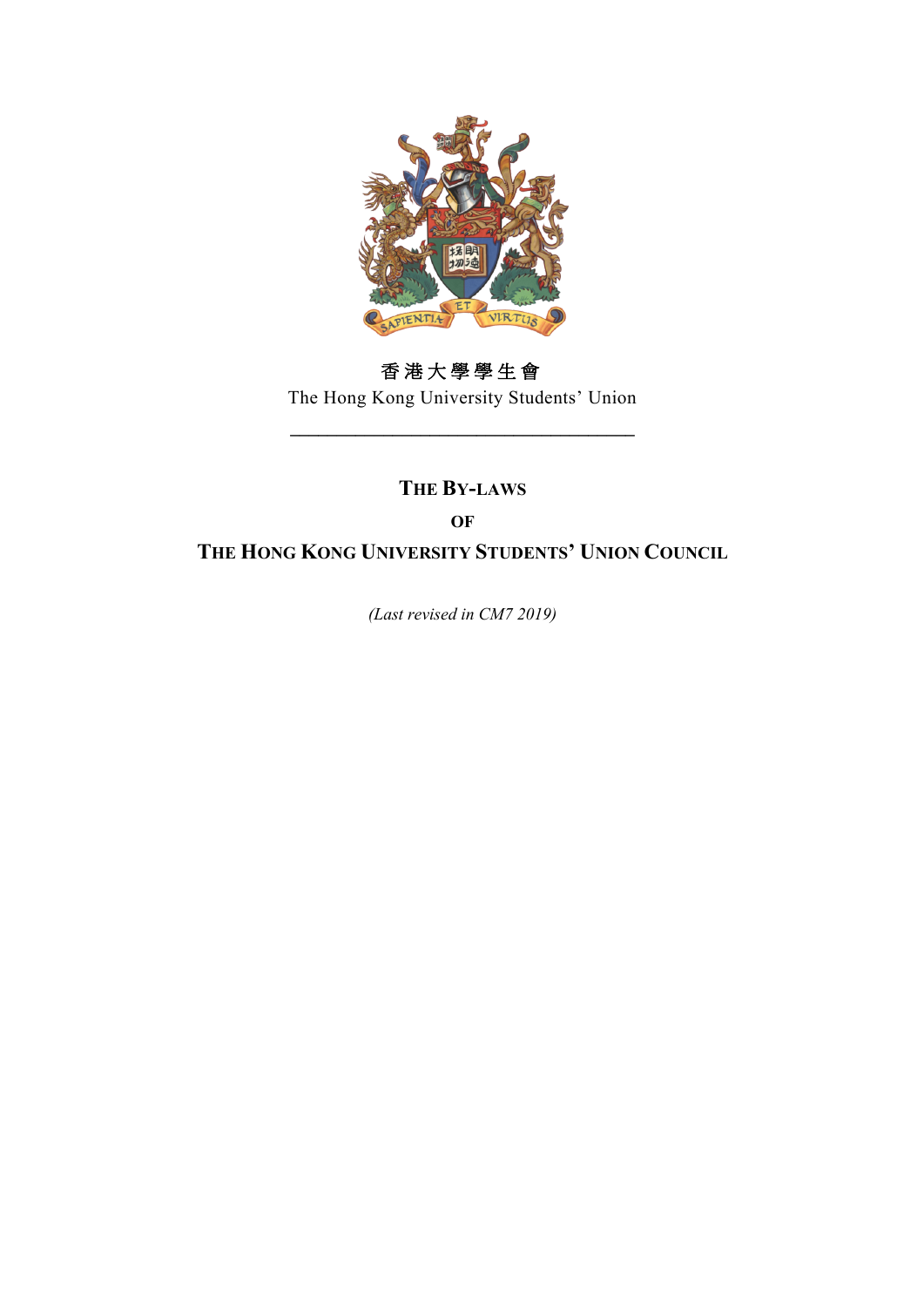## **SECTION ONE GENERAL**

## **I. DEFINITIONS**

- 1. The following By-laws shall be called the "By-laws of the Hong Kong University Students' Union Council" and hereinafter shall be referred to as the "By-laws"; *(Amended in CM15 2013)*
- 2. "University" shall mean the University of Hong Kong;
- 3. "Student" shall mean a student of the University of Hong Kong, as defined in the University Statutes;
- 4. "Semester" shall mean the same as stated in the University Statutes; *(Amended in CM15 2013)*
- 5. "Union" shall mean the Hong Kong University Students' Union;
- 6. "Constitution" shall mean the Constitution of the Union;
- 7. "Union Council" shall mean the Hong Kong University Students' Union Council;
- 8. "Council Chairperson" shall mean the Chairperson of the Union Council;
- 9. "Honorary Secretary" shall mean the Honorary Secretary of the Union Council;
- 10. "Councillor" shall mean the Councillor of the Union Council; *(Amended in CM4 2017)*
- 11. "Official Observer" shall mean the Official Observer of the Union Council; *(Appended in CM4 2017)*
- 12. "Council Committees" shall mean all Standing Committees, Judicial Committee and Committees *ad hoc* of the Union Council;
- 13. "Union Executive Committee" shall mean Executive Committee of the Union;
- 14. *(Repealed in CM9 2003)*
- 15. *(Repealed in CM9 2003)*
- 16. "Clear day" shall mean a whole day excluding the day of issue and the day of event; *(Appended in CM15 2013)*
- 17. "Student Bodies" shall mean organizations stipulated by the Constitution of the Union; *(Appended in CM2 2019)*
- 18. "Club Associations" shall mean Sports Association, Cultural Association, and Independent Clubs Association; *(Appended in CM7 2019)*
- 19. "Hall Councillor" shall mean a Councillor who is such by virtue of his/her office as a representative of a fully-affiliated Hall Students' Association; *(Amended in CM4 2017)*
- 20. "Faculty Councillor" shall mean a Councillor who is such by virtue of his/her office as a representative of a fully affiliated Faculty Society; *(Amended in CM4 2017)*
- 21. "Non-executive Councillor" shall mean a Councillor who is not a Union Executive.

## **II. AIMS**

- 1. The By-laws shall facilitate the smooth administration of the Union Council; *(Amended in CM6 1996)*
- 2. All persons and committees mentioned below shall abide by the By-laws.

## **III. AMENDMENT**

1. The By-laws shall be amended or rescinded at any Union Council Meeting; *(Amended in CM6 1996)*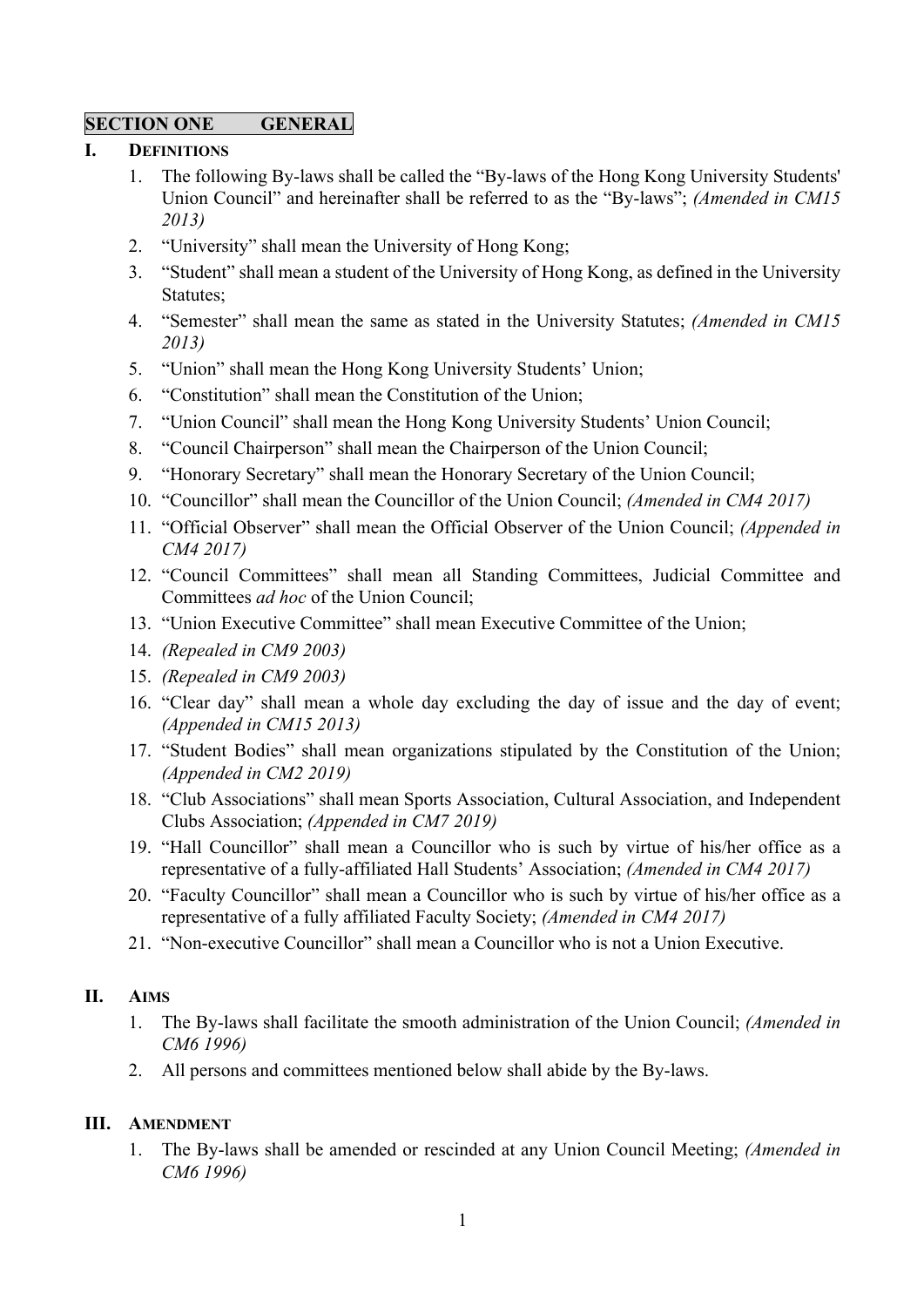2. A notice intimating the proposed amendment or rescission shall be sent five clear days before the meeting. *(Amended in CM9 2003)*

#### **IV. INTERPRETATION**

The interpretation of the By-laws shall rest with the Union Council. *(Amended in CM6 1996)*

#### **V. TEMPORARY SUSPENSION** *(Appended in CM6 2019)*

The Union Council may, by a two-thirds majority vote, suspend certain provisions of the Bylaws if the original provision is deemed practically impossible at the material time. The motion shall state the exact provision in the By-laws which is to be suspended and the duration of suspension.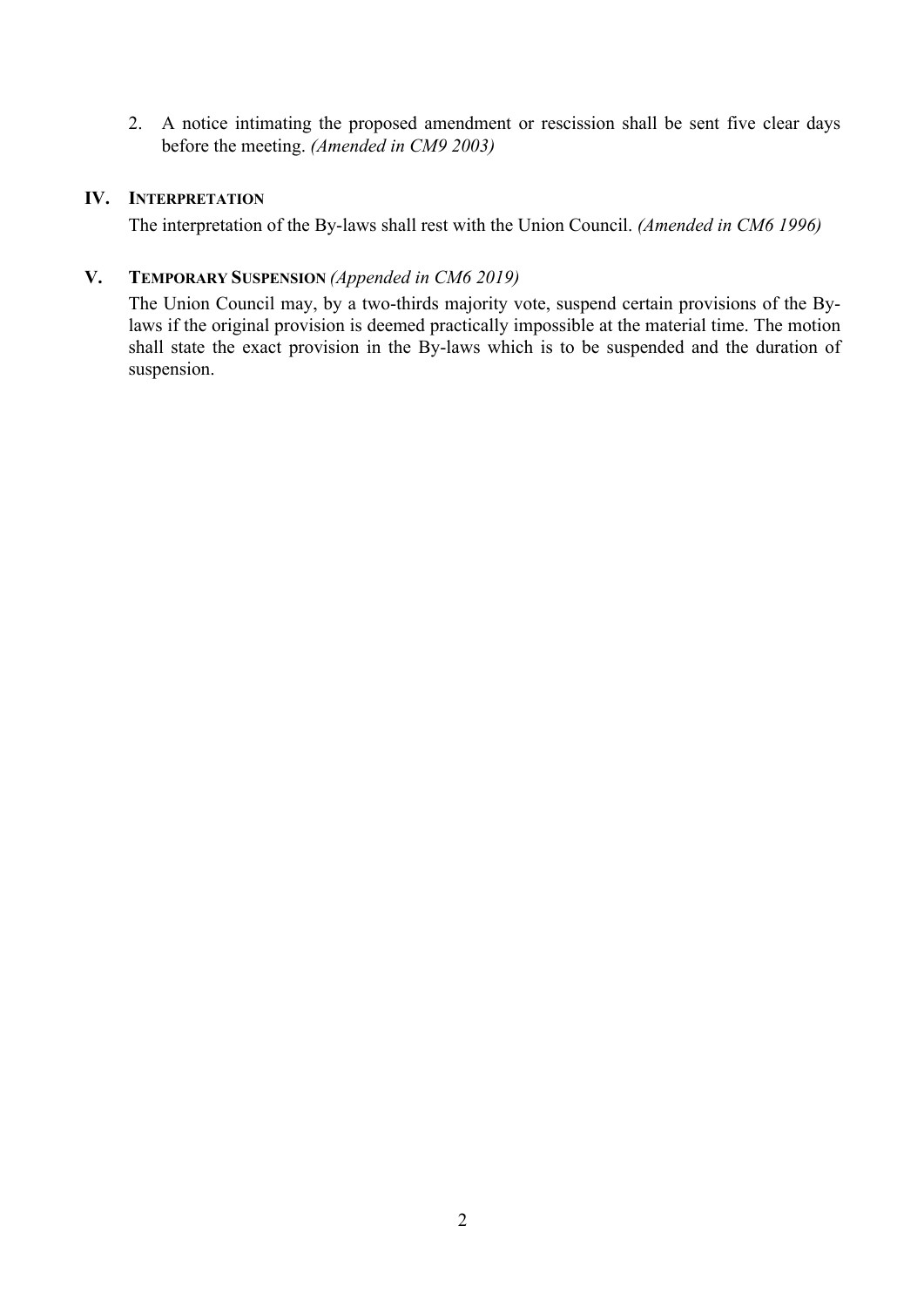## **SECTION TWO FUNCTIONS OF UNION COUNCIL**

Constitution, Section VII, Extract: *(Amended in GP2 2016)*

## **Article I – FUNCTION**

The function of the Union Council shall:

- a) represent Members of the Union in such matters as affect their interests.
- b) afford a recognized means of communication between the Union and the University authorities.

#### **Article II – AUTHORITY**

The Union Council shall have the power and authority only second to the General Meeting and the General Polling of the Union.

## **I. SUPERVISORY** *(Amended in CM6 1996)*

- 1. To supervise all Union sub-organizations so as to prevent them from acting contrary to the Constitution; *(Amended in CM15 2013)*
- 2. To supervise the Union Executive Committee in its executive work.

## **II. LEGISLATIVE**

- 1. To make By-laws of the Union Council; *(Amended in CM15 2013)*
- 2. To approve regulations made for executive purposes formulated by the Union Executive Committee, or parties specifically delegated by Union Council. *(Amended in CM15 2013)*
- 3. To make terms of reference of the Council Committees; *(Amended in CM15 2013)*
- 4. *(Repealed in CM15 2013)*
- 5. To scrutinize the constitutions of the Union sub-organizations; *(Amended in CM15 2013)*

## **III. JUDICIAL**

- 1. To consider any protest, grievance, or alleged infringement of the Constitution, constitutions of Union sub-organizations and all such matters as may be placed before the Union Council by any member of the Union or a Union sub-organization, and deemed necessary, to adjudicate upon, or act in, all such cases; *(Amended in CM6 1996)*
- 2. To interpret the Constitution. *(Appended in CM9 2003)*

## **IV. FORMULATION OF POLICY** *(Amended in CM4 2017)*

Both the Union Executive Committee and the Union Council have the right to formulate policy of the Union. In case of a dispute or a conflict in policy, the ruling of the Union Council shall override that of the Union Executive Committee, but the Union Executive Committee should have the right to appeal to the General Meeting or General Polling.

## **V. CONTROL OVER FINANCE** *(Amended in CM6 1996)*

The Union Council shall have overriding control over all financial matters relating to the Union, excepting a contrary decision by the General Meeting or General Polling.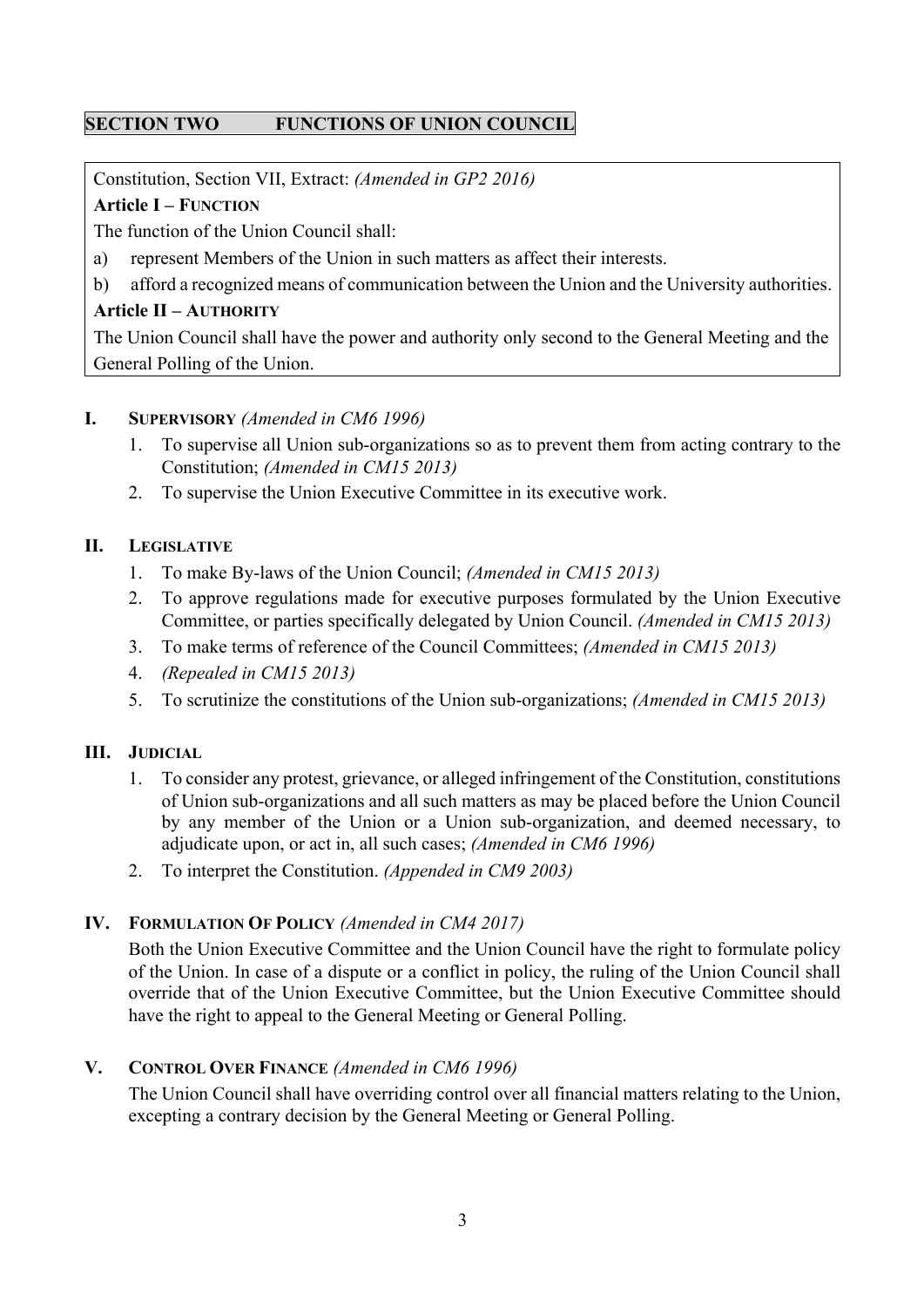## **VI. APPOINTMENT** *(Amended in CM6 1996)*

To make all appointments to Council Committees and to nominate student seats of University committees. In all cases of appointments to Standing Committees and nominations of student seats of University Committees, students who are seeking appointment shall submit written applications to Union Council. The Council Chairperson shall invite the applicants to present the applications in person. *(Amended in CM12 2014)*

## **VII. GENERAL BUSINESS** *(Amended in CM6 1996)*

- 1. To deal with the business as stated in Section VII Article 10 of the Constitution at meetings of the Union Council; *(Amended in CM15 2013)*
- 2. To deal with other business furthering the functions I to VI;
- 3. To maintain permanent documentation of information related to the Union;
- 4. To maintain constant communication with the Union sub-organizations through publications and other means; to maintain constant contact with Union sub-organizations and to maintain constant contact with the University authorities and other related external bodies.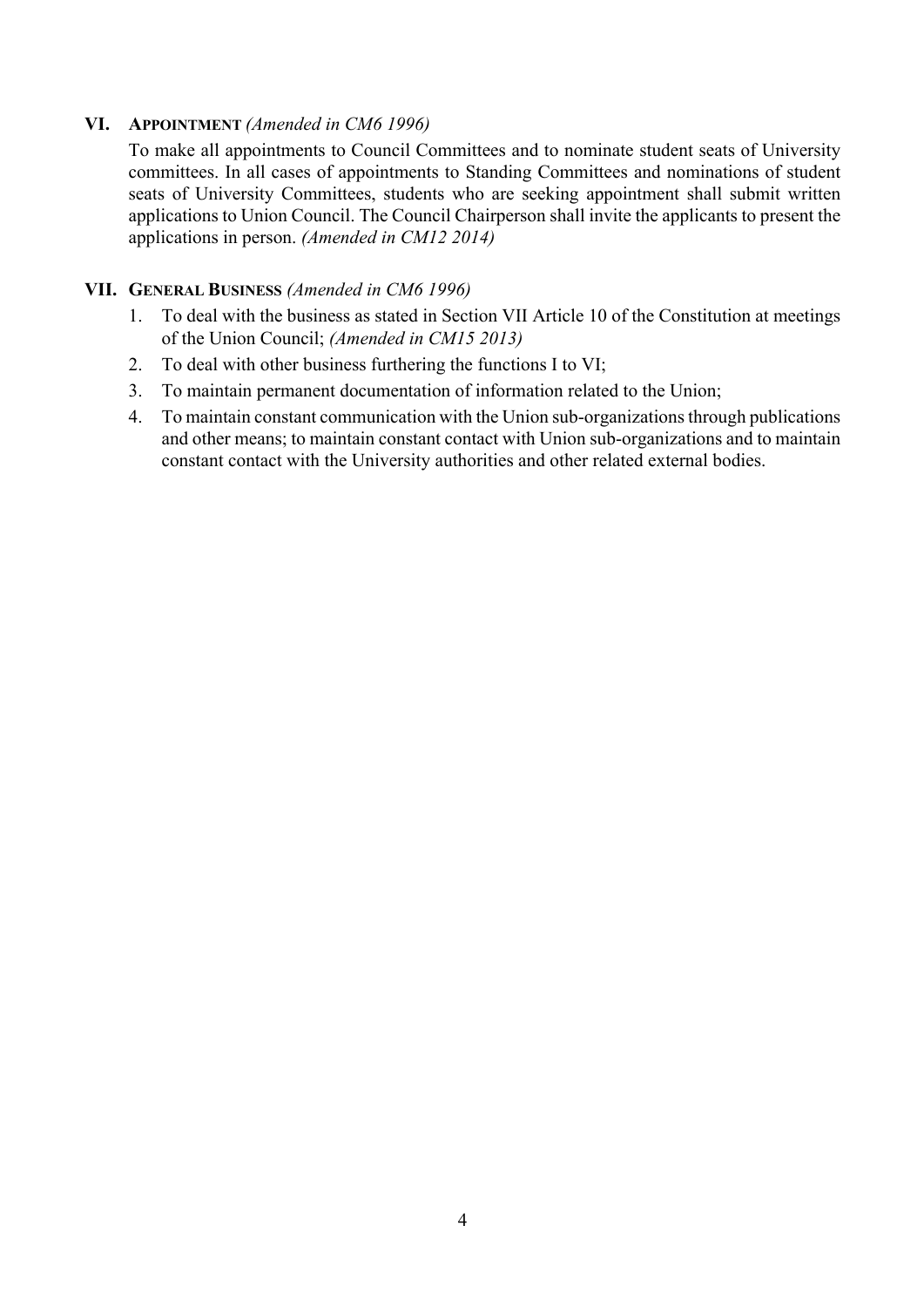## **SECTION THREE UNION COUNCIL MEETINGS**

- **I. SESSION** *(Amended in CM9 2003)*
	- 1. There shall be Session of the Union Council once in every year commencing with the First Meeting held within two weeks after the 29th day of the Second Semester and ending with the moment preceding the commencement of the First Meeting of the next Union Council Session; *(Amended in CM15 2013)*
	- 2. The First Meeting of the Union Council Session shall be convened by the Council Chairperson of the previous Union Council Session. The new Council Chairperson and new Honorary Secretary shall be elected immediately after the meeting is opened.

## **II. ANNUAL DEBATE** *(Amended in CM6 1996)*

There shall be one Union Council Meeting serving the function of Annual Debate in every Union Council Session.

## **III. UNION PRESIDENT'S ADDRESS** *(Amended in CM6 1996)*

- 1. The President shall address the Union Council at the First Meeting of the Union Council Session, outlining the principal policies of the Union Executive Committee for the Union session;
- 2. The content of the President's Address shall be printed in the working papers and distributed to Councillors and Official Observers; *(Amended in CM4 2017)*
- 3. Immediately after the President has addressed the Union Council, debate shall take place on the President's Address. A motion may be moved for an address of thanks to the President for his/her address. The motion shall be moved in the following form: *"That this Council thanks the President for his/her address"*; *(Amended in CM4 2017)*
- 4. The content of the President's Address shall be published in the coming issue of the Undergrad and through mass email. *(Amended in CM4 2017)*

## **IV. COUNCIL CHAIRPERSON'S ADDRESS** *(Amended in CM4 2017)*

- 1. The Council Chairperson shall address the Union Council at the second meeting of the Union Council Session, outlining the principal policies of the Council Chairperson for the Union Council Session; *(Amended in CM6 1996)*
- 2. The content of the Council Chairperson's Address shall be printed in the working papers and distributed to Councillors and Official Observers; *(Amended in CM4 2017)*
- 3. Immediately after the Council Chairperson has addressed the Union Council, debate shall take place on the Council Chairperson's Address. A motion may be moved for an address of thanks to the Council Chairperson for his/her address. The motion shall be moved in the following form: *"That this Council thanks the Council Chairperson for his/her address"*; *(Amended in CM4 2017)*
- 4. The content of the Council Chairperson's Address shall be published in the coming issue of the Undergrad and through mass email. *(Amended in CM12 2014)*

## **V. MEETING TIME** *(Amended in CM9 2003)*

1. Meetings of the Union Council during each Union Council session shall be held on such days and shall begin at such hour as the Council Chairperson (in the case of the First Meeting of a new session, the Council Chairperson of the previous Union Council Session)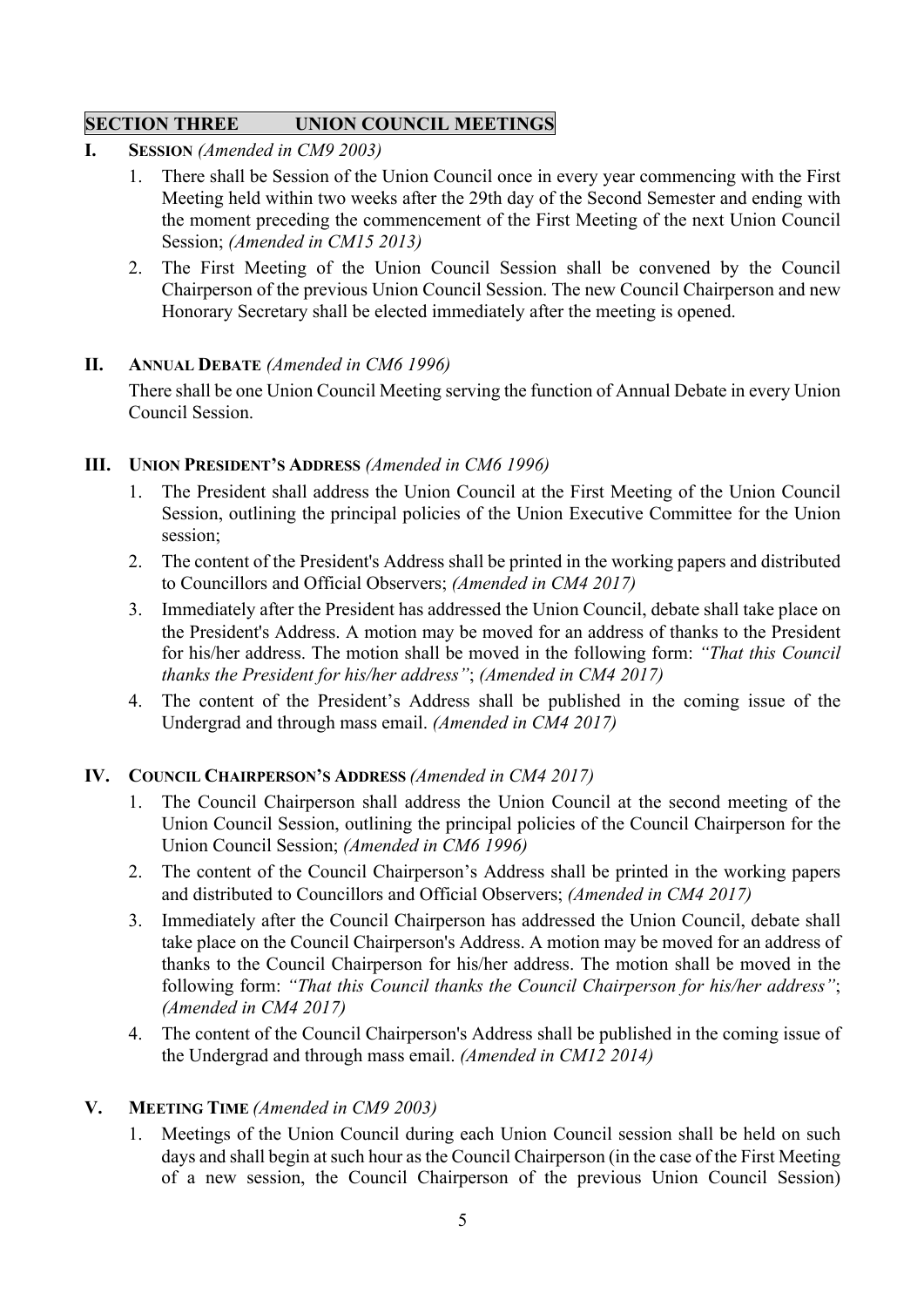determines or as decided by the Union Council; *(Amended in CM15 2013)*

- 2. Written notice of every meeting of the Union Council other than the First Meeting of a new Union Council Session shall be issued by the Council Chairperson and shall be sent by the Honorary Secretary to all Councillors and Official Observers at least 12 clear days before the meeting, except for the case of Emergency Council Meetings for which at least one clear day's notice is required; *(Amended in CM4 2017)*
- 3. At a time 6 hours after the commencement of the meeting, the proceedings on any business, agendum or motion under consideration shall be interrupted, and if the Union Council is in committee, the Union Council shall resume: provided that, if the Council Chairperson is of the opinion that the proceedings on which the Union Council is engaged could be concluded by a short deferment of the moment of interruption, he/she may in his/her discretion defer interrupting the business; *(Amended in CM4 2017)*
- 4. If a voting is in progress at the moment of interruption, the business shall not be interrupted until after the declaration of the results of the voting;
- 5. After the interruption, the Union Council Meeting can only be extended hour by hour with motion carried by simple majority, otherwise only motions for deferment of agenda items and resolutions on date(s) of meeting(s), could be entered upon after the interruption of business under Article V (3). *(Amended in CM4 2017)*

## **VI. ARRANGEMENT OF BUSINESS** *(Amended in CM6 1996)*

- 1. Except for the First Meeting of a Union Council Session, the business of each ordinary Union Council Meeting shall be transacted in the following order unless the Council Chairperson orders otherwise:
	- a. Singing of the Union Song *(Amended in ECM4 2006)*
	- b. Apologies, Replacements
	- c. Introduction of New Councillors or new Official Observers and their maiden speeches *(Amended in CM4 2017)*
	- d. Report of motion carried by circulation
	- e. Adoption of agenda
	- f. Confirmation of the minutes of the previous meeting(s) and matters arising therefrom *(Amended in CM15 2013)*
	- g. Asking and answering of questions put to the Union Executives, Council Committees and Union sub-organizations
	- h. Reading by the Council Chairperson of any communication addressed to the Union Council and matters arising therefrom
	- i. Reports of the Union Executive Committee and Council Committees, and any motions thereon
	- j. Union Business (i.e. introduced by the Union Executive Committee and Council Committee) of which due notice has been given
	- k. Other Business (i.e. introduced by Non-Executive Councillors or Official Observers) of which due notice has been given *(Amended in CM4 2017)*
	- l. Business without notice being permitted or initiated by the Council Chairperson as a matter of urgency or expediency.
- 2. The items in each ordinary Union Council Meeting shall be divided into two sections Section A and Section B as decided by the Council Chairperson. Section A comprises items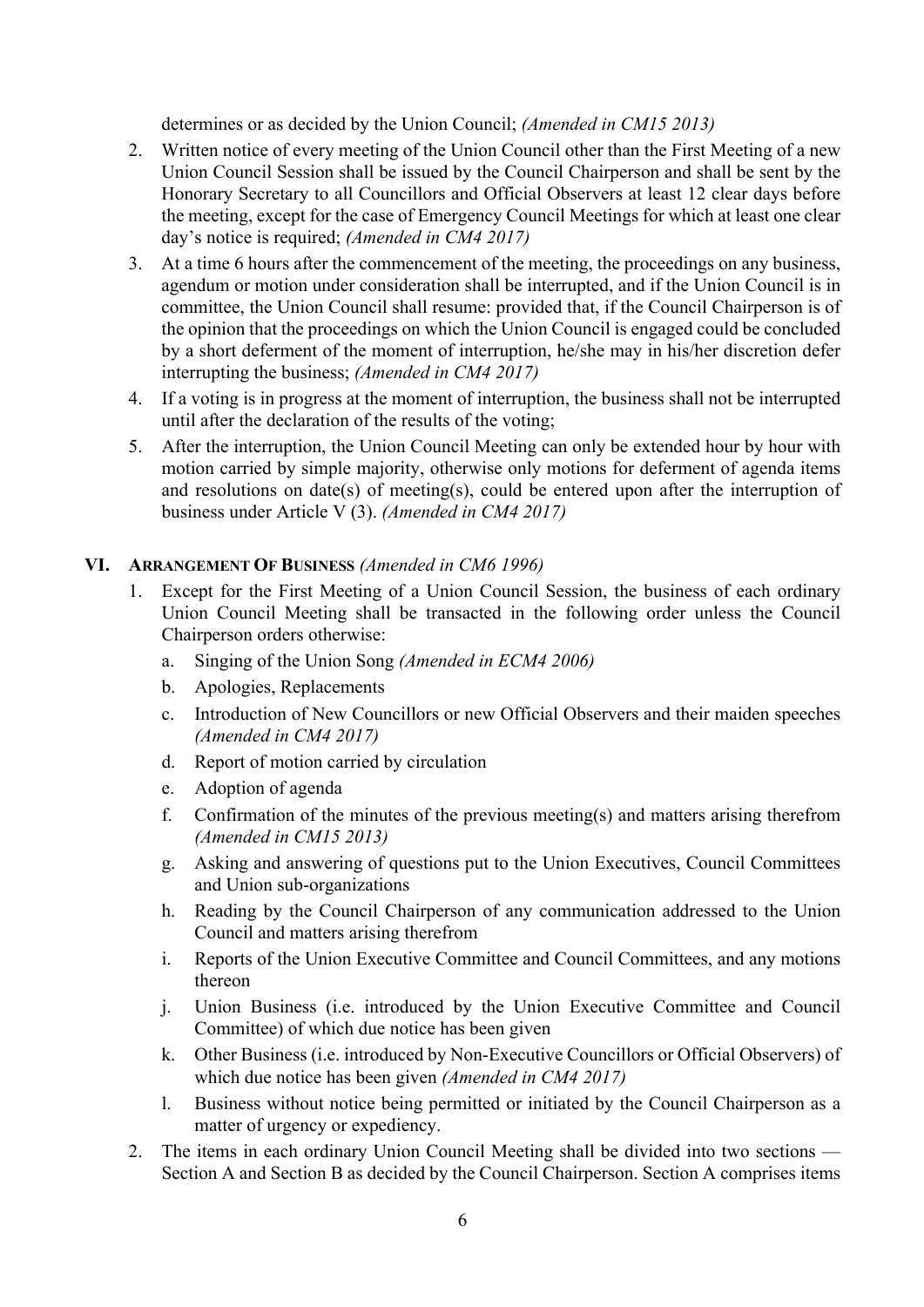which do not require discussion. Section B comprises items which contain likely controversial elements. If any Councillors or Official Observers wish to transfer an item from Section A into Section B, he/she shall approach the Council Chairperson, or raise the proposal, in the adoption of the agenda of the meeting; *(Amended in CM4 2017)*

3. At an Emergency Council Meeting, the only business to be considered shall be that specified in the notice convening the meeting and unless the meeting determine otherwise, shall be taken in the order therein set forth.

#### **VII. AGENDA PAPER**

- 1. All items of business for a meeting of which notice has been given shall be placed on the Agenda Paper for the meeting in the order required by VI;
- 2. 12 clear days before the scheduled date of each Ordinary Union Council Meeting, the Honorary Secretary shall issue a notice to all Councillors and Official Observers listing all items of business for the coming meeting so far entered into the Agenda; *(Amended in CM4 2017)*
- 3. Councillors or Official Observers who wish to introduce any item of business into the Agenda shall submit written agenda requests to the Honorary Secretary together with the relevant papers at least 7 clear days before the meeting; provided that the Council Chairperson shall permit otherwise; *(Amended in CM4 2017)*
- 4. The Proposed Agenda Paper of each ordinary meeting shall be issued by the Council Chairperson and sent by the Honorary Secretary to all Councillors and Official Observers at least 5 clear days before the meeting. *(Amended in CM4 2017)*

## **VIII. QUESTIONS TO UNION EXECUTIVES, COUNCILLORS, OFFICIAL OBSERVERS, COUNCIL COMMITTEES, AND UNION SUB-ORGANIZATIONS** *(Amended in CM4 2017)*

- 1. Councillors or Official Observers may address a question to Union Executives, other Councillors, other Official Observers, Council Committees, or Union sub-organizations relating to any matter for which they are responsible, either seeking information on such matter or asking for action with regard to it; *(Amended in CM4 2017)*
- 2. Question(s) concerning Sports Clubs, Cultural Clubs, Independent Clubs and Academic Societies, shall be directed to the President and/or the representative(s) of Sports Association, Cultural Association, Independent Clubs Association and the corresponding Faculty Society respectively; *(Amended in CM4 2017)*
- 3. All questions require written reply which should be ready for distribution in the meeting;
- 4. Questions may be asked at any Ordinary Union Council Meeting except the First Meeting of a Union Council Session; *(Amended in CM15 2013)*
- 5. Not more than 10 questions of which notice has been given may be asked at one meeting. A Councillor or an Official Observer shall not ask more than 3 questions each on one particular issue and of which notice has been given at one meeting; *(Amended in CM4 2017)*
- 6. A Councillor or an Official Observer shall give notice of a question by submitting to the Honorary Secretary, not later than 5 clear days before the meeting at which an answer is required, a copy thereof signed by the Councillor or the Official Observer; *(Amended in CM4 2017)*
- 7. If a Councillor or an Official Observer asks the permission of the Council Chairperson to ask a question without notice on the ground that it is of an urgent character, the Council Chairperson may permit the question to asked without notice, if he/she is satisfied that it is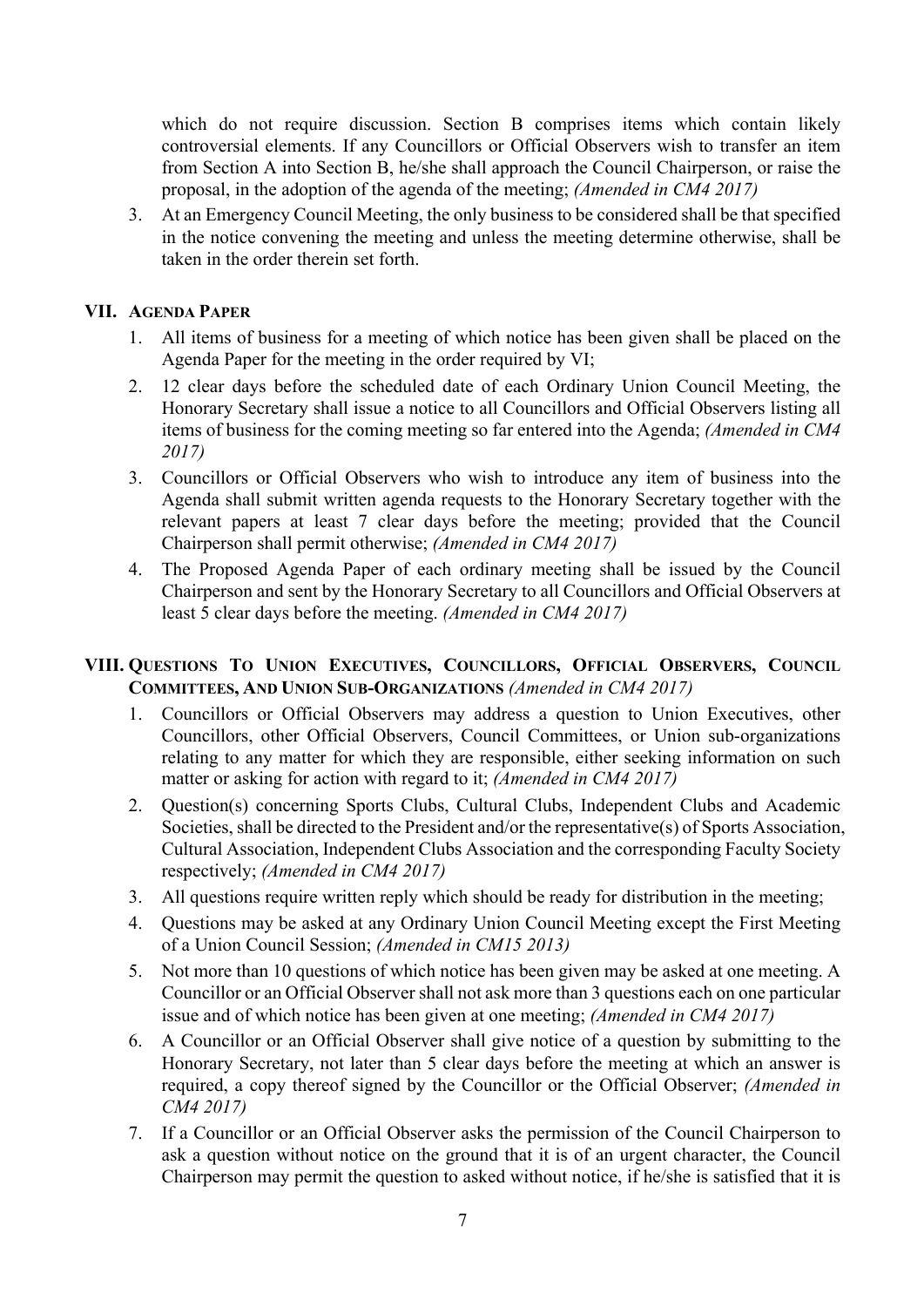of that nature and that sufficient private notice of the question has been or is to given to the Union Executive Committee or Council Committee to enable the question to be answered; *(Amended in CM4 2017)*

- 8. A question shall be confined to the following rules *(Amended in CM15 2013)*
	- a. A question shall not contain arguments, inferences, opinions or unparliamentary expressions
	- b. A question shall not refer to proceeding in a Council Committee before that Committee has made its report to the Union Council *(Amended in CM4 2017)*
	- c. A question shall not be asked for the purpose of obtaining an answer to a hypothetical proposition
	- d. A question shall not be asked seeking information which can be found in easily accessible documents or ordinary works or reference
- 9. If the Council Chairperson is of the opinion that a question of which a Councillor or an Official Observer has given notice to the Honorary Secretary or which a Councillor or an Official Observer has sought to ask without notice infringes any of the provisions of VIII 8), he/she may direct: *(Amended in CM4 2017)*
	- a. that the question be so asked with such alteration as he/she may direct; or
	- b. that the Councillor or the Official Observer concerned be informed that the question is out of order
- 10. During the Questioning Period, the Council Chairperson shall call on Councillors or Official Observers who have given formal or private notice of questions to ask their questions (in the order of which such notice was received). After each question is asked, the Union Executive, Councillors, Official Observers, Chairperson of the Council Committee or representative of the Union sub-organization who is to answer it shall give his/her reply; *(Amended in CM4 2017)*
- 11. After an answer has been given to a question, not more than 3 supplementary questions may be asked by Councillors or Official Observers for the purpose of elucidating that answer, but the Council Chairperson shall refuse to allow a supplementary question to be answered if in his/her opinion it introduces matters not related to the original question or which infringes any of the provisions of VI 8; *(Amended in CM4 2017)*
- 12. After answers have been given to all the supplementary questions, at most three comments can be given by Councillors or Official Observers; *(Amended in CM4 2017)*
- 13. A Councillor or an Official Observer shall not address the Union Council on a question and a question shall not be made a pretext for a debate; *(Amended in CM4 2017)*
- 14. The Questioning Period in any particular meeting shall not exceed 1.5 hours. *(Amended in CM4 2017)*

## **IX. WORKING PAPER FOR ORDINARY COUNCIL MEETING** *(Amended in CM6 1996)*

- 1. All documents or papers intended for a Union Council Meeting shall be submitted to the Honorary Secretary, who shall avail all Councillors and Official Observers of such document or paper as deemed proper by the Council Chairperson; *(Amended in CM4 2017)*
- 2. Relevant working papers of agenda in both sections A & B shall be submitted to the Honorary Secretary at least 5 clear days before the meeting, otherwise that agenda/agendum shall be deferred to the next Union Council meeting, unless with the consent of the Union Council;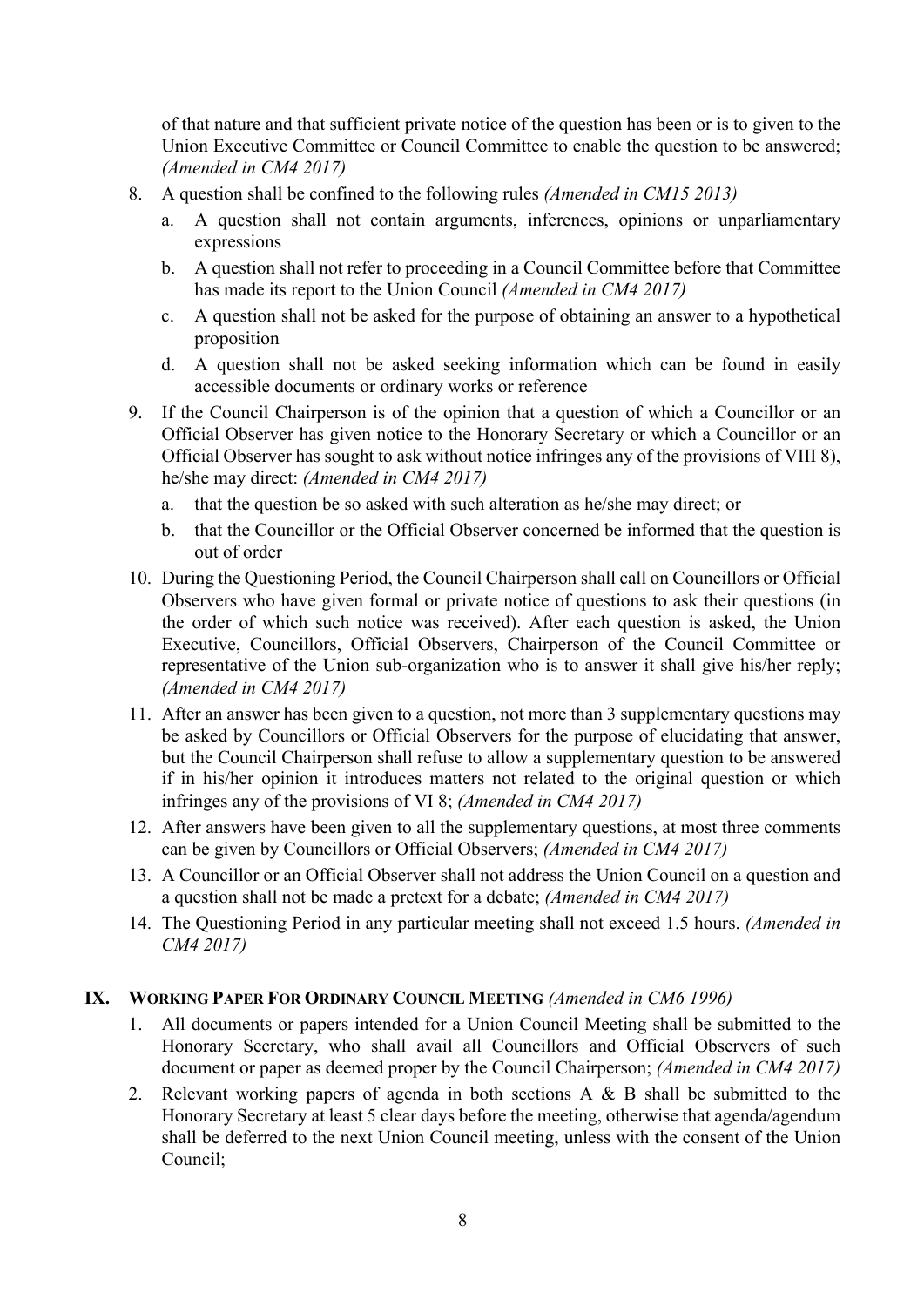- 3. Working papers shall be available to Councillors and Official Observers at least three clear days before the meeting. Late documents or papers shall only be accepted for circulation when the Council Chairperson deems the documents or papers relevant and delay unavoidable; *(Amended in CM4 2017)*
- 4. No documents or papers shall be circulated once a meeting has commenced unless with the approval of Union Council.
- **X. MINUTES** *(Amended in CM12 2009)*
	- 1. The Honorary Secretary shall be responsible for keeping minutes; *(Amended in CM15 2013)*
	- 2. The following shall be included within the minutes:
		- a. Resolutions and motions of the meeting
		- b. Lost motions and defeated amendments
		- c. Comments or protest from Councillors or Official Observers on a Union Council resolution or a ruling of the Council Chairperson and made immediately upon the resolution or ruling *(Amended in CM4 2017)*
		- d. Written speech presented by Councillors or Official Observers *(Amended in CM4 2017)*
	- 3. The Honorary Secretary shall record a brief summary of arguments as he/she deems fit, and shall record the contribution of each speaker where possible; *(Amended in CM15 2013)*
	- 4. The Honorary Secretary shall also record such material as instructed by the Union Council. No other records are obligatory;
	- *5. (Repealed CM12 2009)*

## **XI. COMMENTS FROM COUNCILLORS OR OFFICIAL OBSERVERS** *(Amended in CM4 2017)*

Every Councillor or Official Observer may raise protest or voice comments on a Union Council resolution or a ruling of the Council Chairperson immediately upon the resolution or ruling and these shall be noted on the minutes if the comments are in written form.

## **XII. MEMORANDA FROM COUNCILLORS OR OFFICIAL OBSERVERS** *(Amended in CM4 2017)*

On any agendum, every Councillor or Official Observer can prepare and submit a written memorandum to the Union Council expressing their views on the matter.

## **XIII. INVITATION**

- 1. *(Repealed in CM4 2017)*
- 2. The Council Chairperson shall invite speakers or advisors to Union Council Meeting as he/she deems fit. Speakers shall present speeches and provide information when requested as arranged on the agenda, and advisors shall have the right to speak on the agenda item on which he/she is invited. *(Amended in CM4 2017)*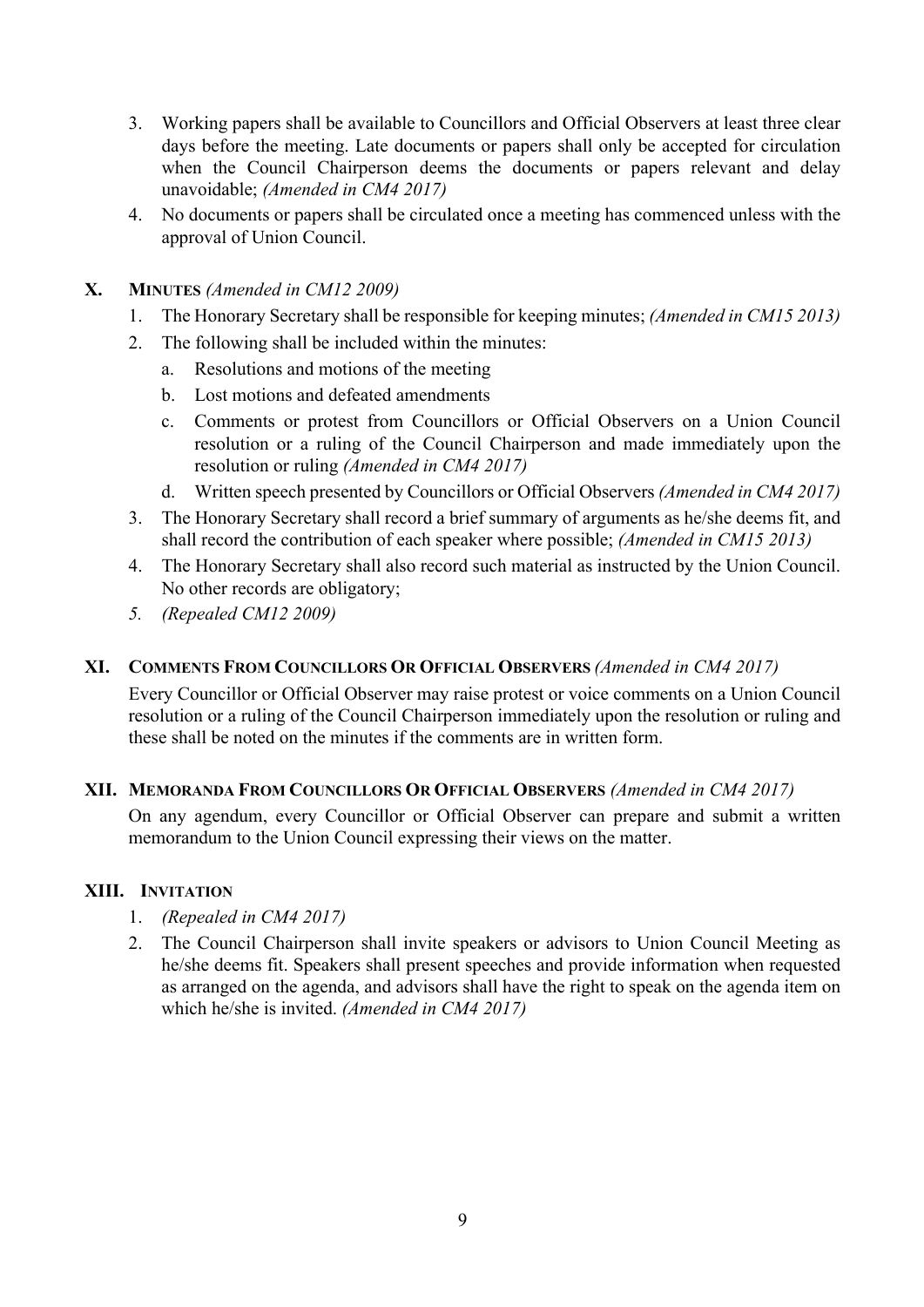## **SECTION FOUR UNION COUNCIL ATTENDANCE**

- **I. APPLICABILITY** *(Amended in CM4 2017)* These rules will be applicable to all Councillors and Official Observers.
- **II. MAIDEN SPEECH** *(Amended in CM4 2017)*

Every new Councillor or Official Observer shall deliver a speech to the Union Council at his/her first Union Council Meeting pledging his/her support to the Union Council.

**III.** *(Repealed in CM6 1996)*

## **IV. UNION COUNCIL ATTENDANCE** *(Amended in CM4 2017)*

- 1. All Councillors and Official Observers shall not attend less than 50% of all Union Council Meeting session during the individual session of the Councillor or the Official Observer;
- 2. All Councillors and Official Observers shall not attend less than four out of eight consecutive Union Council Meeting session; *(Appended in CM7 2019)*
- 3. All Councillors and Official Observers shall not be absent for three consecutive meeting session;
- 4. Councillors and Official Observers forecasting their absence from or late arrival or early departure from a meeting session should submit their apology in written form. Only written apology will be accepted by the Union Council;
- 5. Councillors or Official Observers who are late for a meeting should mark their time of arrival against their signature on the attendance sheet. Councillors or Official Observers who are leaving a meeting for the rest of the session should notify the Union Council. Councillors or Official Observers departing early and failing to inform the Union Council of their departure shall be considered as absent for the whole meeting;
- 6. Councillors or Official Observers who are late for a meeting for more than 45 minutes and without prior written notification to the Union Council shall be considered as absent for the whole meeting;
- 7. For a meeting session which lasts for less than 6 hours, attending less than half of the meeting duration shall be considered as absent for the whole meeting; for a meeting session which lasts for more than 6 hours, attending less than 4 hours shall be considered as absent for the whole meeting;
- 8. Councillors or Official Observers should inform the Union Council for any temporary leave longer than 15 minutes;
- 9. Replacement, late arrival with apology and early departure with notification to the Union Council, provided there is no contradiction with (7) should not be considered as absence for the meeting.

## **V. INFRINGEMENT**

1. In case of infringement of the rules above, the Union Council, on receiving an explanation from the Councillor or the Official Observer concerned, and finding the explanation fit and reasonable, may suspend the application of the By-laws on that particular case. Otherwise infringements shall call for a motion passed during the meeting censuring that particular Councillor, Official Observer, past Union Councillor or past Official Observer: *(Amended in CM7 2019)*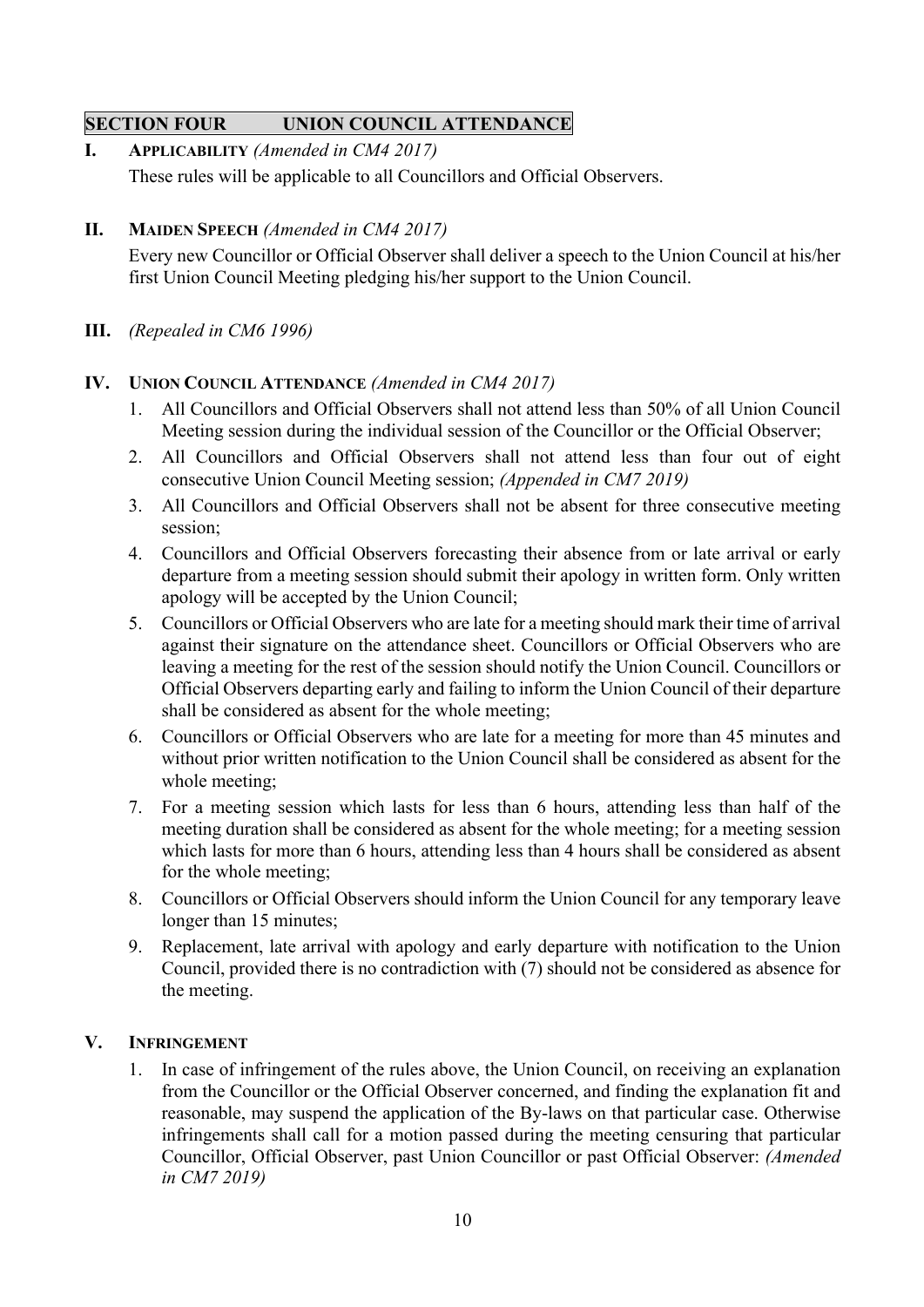- a. *"That the Union Council notes, regrets and dissatisfies with the infringement of Union Council By-laws and breach of duty of [Name (University No.:)], for:*
	- *i. attending less than 50% of all Union Council Meeting sessions convened during his/her session; or/and*
	- *ii. attending less than four out of eight consecutive Union Council Meeting session; or/and*
	- *iii.not attending three consecutive Union Council Meeting; or/and*
	- *iv. not submitting an apology for absence from or late arrival or early departure from a meeting session;*

*and demands that no further infringement shall be committed."*

- b. A notice containing the above motion shall be posted up at the Union noticeboards;
- c. A letter containing the motion shall be sent to the Union sub-organization which he/she represents if applicable;
- d. The infringement and the above motion shall be announced in the official publication of the Union.
- 2. In case of further infringements by current Council Members, regardless of any explanation provided, *(Appended in CM6 2019)*
	- a. the Council membership and representation of Councillors and Official Observers who
		- i. were absent for four consecutive Union Council meeting sessions; or
		- ii. attended less than four out of eight consecutive Union Council Meeting session;

shall be temporarily suspended, until a vote of confidence is passed towards that Council member or a new Council member was elected or appointed.

- b. The vote of confidence shall be passed in a
	- i. General Polling or General Meeting of sub-organisations for representatives of suborganisations;
	- ii. Council Meeting of their respective councils for the Presidents and representatives of Clubs Associations; or
	- iii.Union Council meeting, on recommendation of the Council Business Committee, for other Councillors.
- c. A notice containing the above sanction shall be posted up at the Union noticeboards;
- d. A letter containing the sanction shall be sent to the Union sub-organization which he/she represents if applicable;
- e. The infringement and the above sanction shall be announced in the official publication of the Union.

## **VI. COMPLIANCE** *(Amended in CM4 2017)*

Printed expression of appreciation shall be distributed to Councillors or Official Observers who comply with all the above rules.

## **VII. REPLACEMENT** *(Amended in CM4 2017)*

In case of inability to attend Union Council Meetings, Councillors or Official Observers from Faculty Societies, Hall Students' Associations, Sports Association, Cultural Association or Independent Clubs Association can be temporarily replaced by a current executive committee member of the respective organization with the consent of its executive committee. A written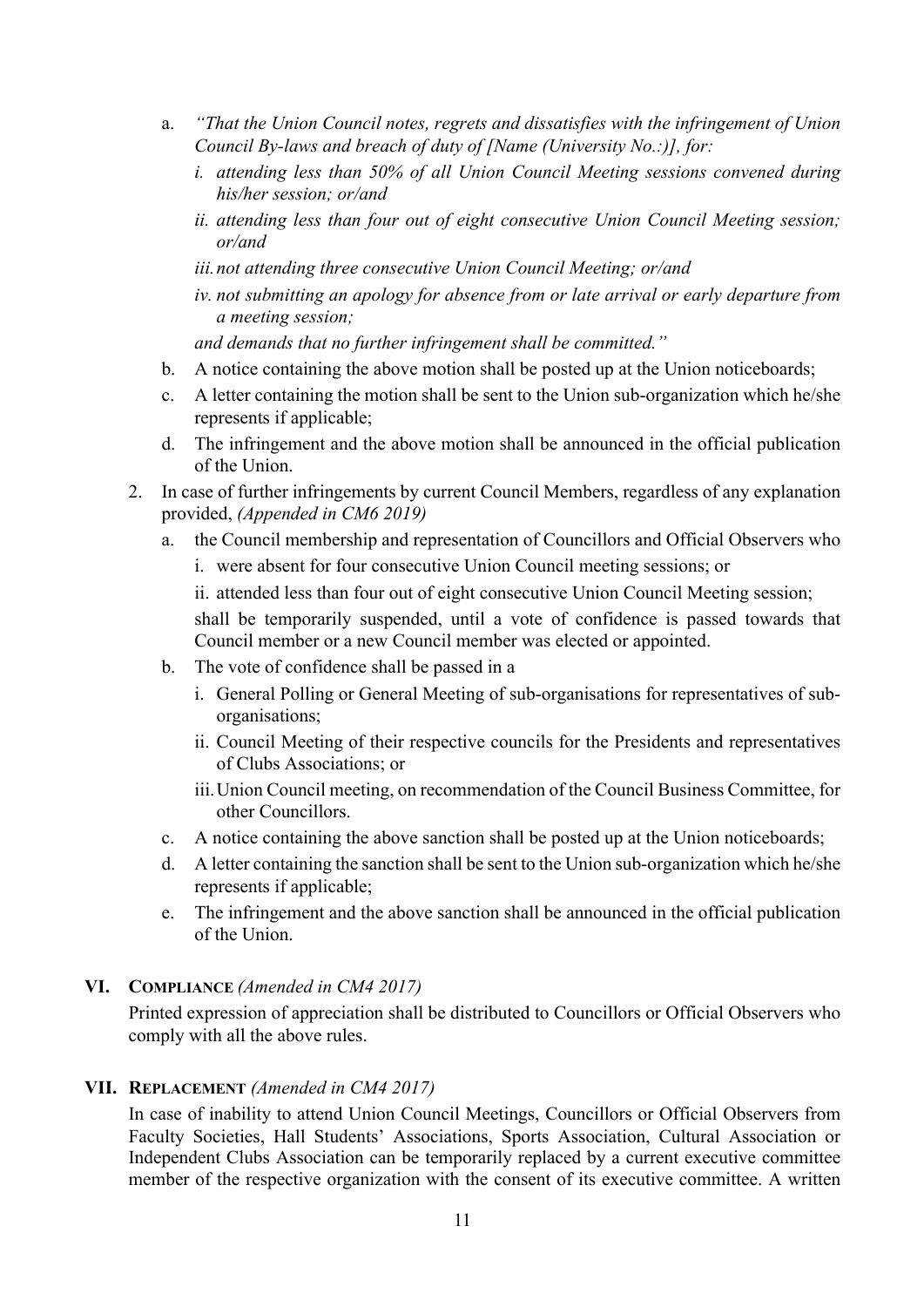notification from the Councillor or the Official Observer concerned, or from the Chairperson (or equivalent) of the respective executive committee intimating such replacement should be directed to the Council before the commencement of the meeting. No replacement shall take effect when a meeting is in progress. The Councillors or the Official Observers sitting in Union Council by virtue of their individual posts cannot be replaced.

#### **VIII. VACANCIES OF UNION SUB-ORGANIZATION EXECUTIVES** *(Amended in CM6 2019)*

In case that a Union sub-organization has no elected executive committee in that Union Session, the respective sub-organization shall not be represented in the Union Council until a person is elected by a General Meeting, General Polling or Election of the respective sub-organization as the Councillor or the Official Observer according to its respective constitution.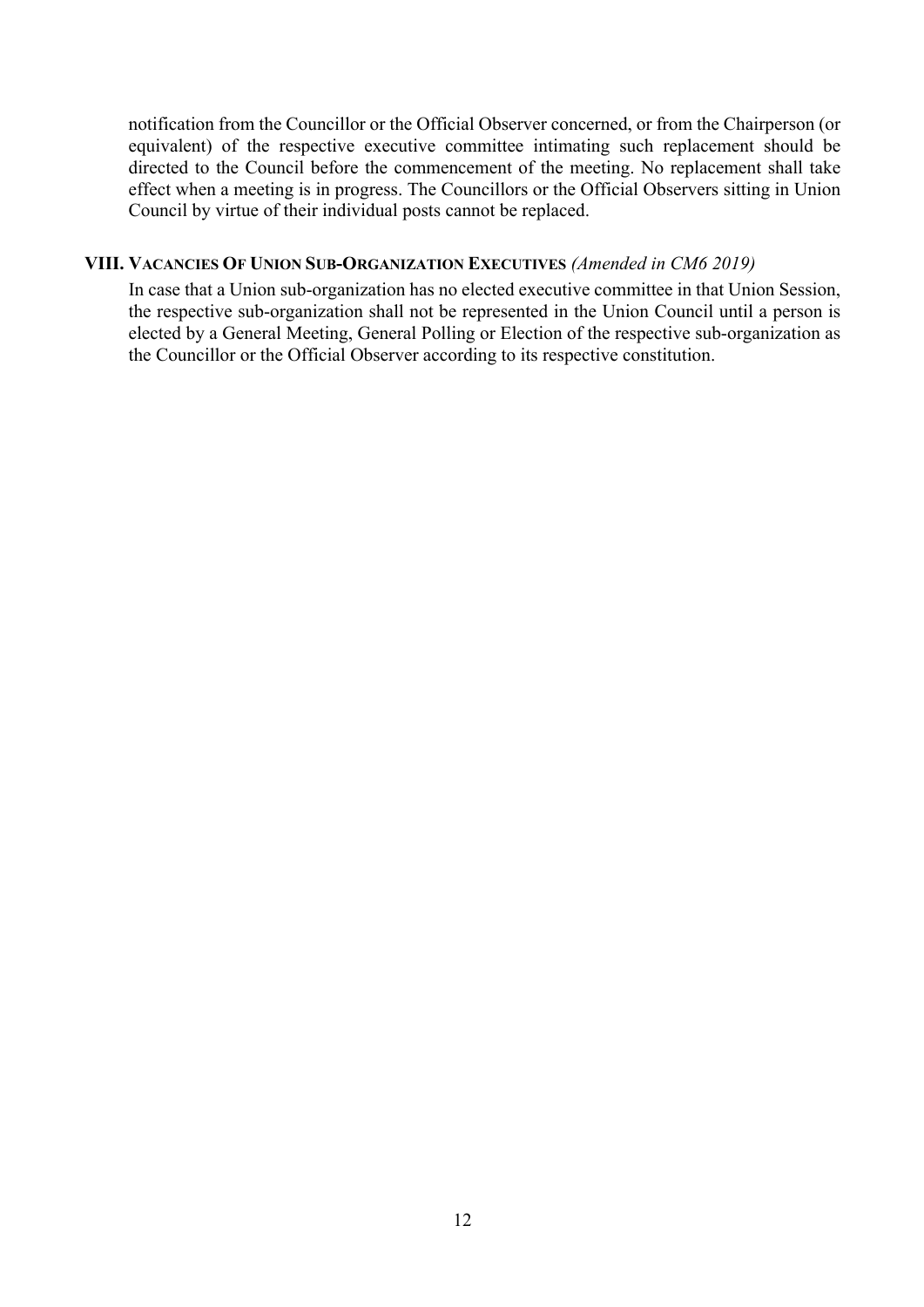## **SECTION FIVE UNION COUNCIL ADMINISTRATION**

## **I. COUNCIL CHAIRPERSON**

- 1. He/she shall convene Union Council Meetings and General Meetings and chair at these meetings, and shall act as commissioner for all General Pollings; *(Amended in CM15 2013)*
- 2. He/she shall arrange the order of business and prepare the agenda for meetings and shall consult the Council Business Committee whenever he/she deems necessary; *(Amended in CM15 2013)*
- 3. He/she shall take appropriate measures to deal with all procedural or urgent matters demanding instant resolution at Union Council and shall consult the Council Business Committee whenever he/she deems necessary; *(Amended in CM15 2013)*
- 4. He/she shall ask for the assistance of the Council Business Committee whenever he deems fit and shall steer the Council Business Committee in its functioning; *(Amended in CM15 2013)*
- 5. He/she shall have the right to observe the meetings of all Council Committees. *(Amended in CM6 2019)*
- 6. He/she shall receive requisition of convening Extraordinary General Meeting (or equivalent, if any) of affiliated sub-organizations in accordance with Terms of Reference of Council Business Committee. He/she shall convene the meeting in accordance of Section Eleven of By-laws. In case the sub-organization being Sports Clubs, Cultural Clubs and Independent Clubs, he/she may refer the case to the respective councils. *(Amended in CM7 2019)*

## **II. HONORARY SECRETARY** *(Amended in CM7 1996)*

- 1. He/she shall be appointed from Full Members of the Union at the First Meeting of a new Union Council Session; *(Amended in CM15 2013)*
- 2. He/she shall have the right to speak, but not the right to move, second and vote upon motions at Union Council Meetings and shall be responsible for taking minutes at Union Council Meetings; *(Amended in CM4 2017)*
- 3. He/she shall lead the Union Council Secretariat in performing its duties and shall perform all work relating to Union Council under the instruction of the Council Chairperson; *(Amended in CM15 2013)*
- 4. He/she shall be under the instruction only of the Council Chairperson, of Union Council Meetings and of General Meetings; *(Amended in CM15 2013)*
- 5. In the absence of the Honorary Secretary, the Union Council shall elect a Full Member of the Union to act as the Acting Honorary Secretary. If he/she is a Councillor of that Union Council Session, he/she retains his/her voting right. *(Amended in CM4 2017)*

## **III. UNION COUNCIL SECRETARIAT** *(Amended in CM7 1996)*

- 1. It shall compose of the Honorary Secretary, the General Secretary and eight Full Members of the Union co-opted by the Honorary Secretary with the approval of the Union Council; *(Amended in CM7 2019)*
- 2. It shall be led by the Honorary Secretary, and shall be under the instruction of the Council Chairperson;
- 3. *(Repealed in CM7 1996)*
- 4. It shall collect documents and records relating to the Union from the Union Executive Committee (at the end of the Union Session) and Union sub-organizations; *(Amended in*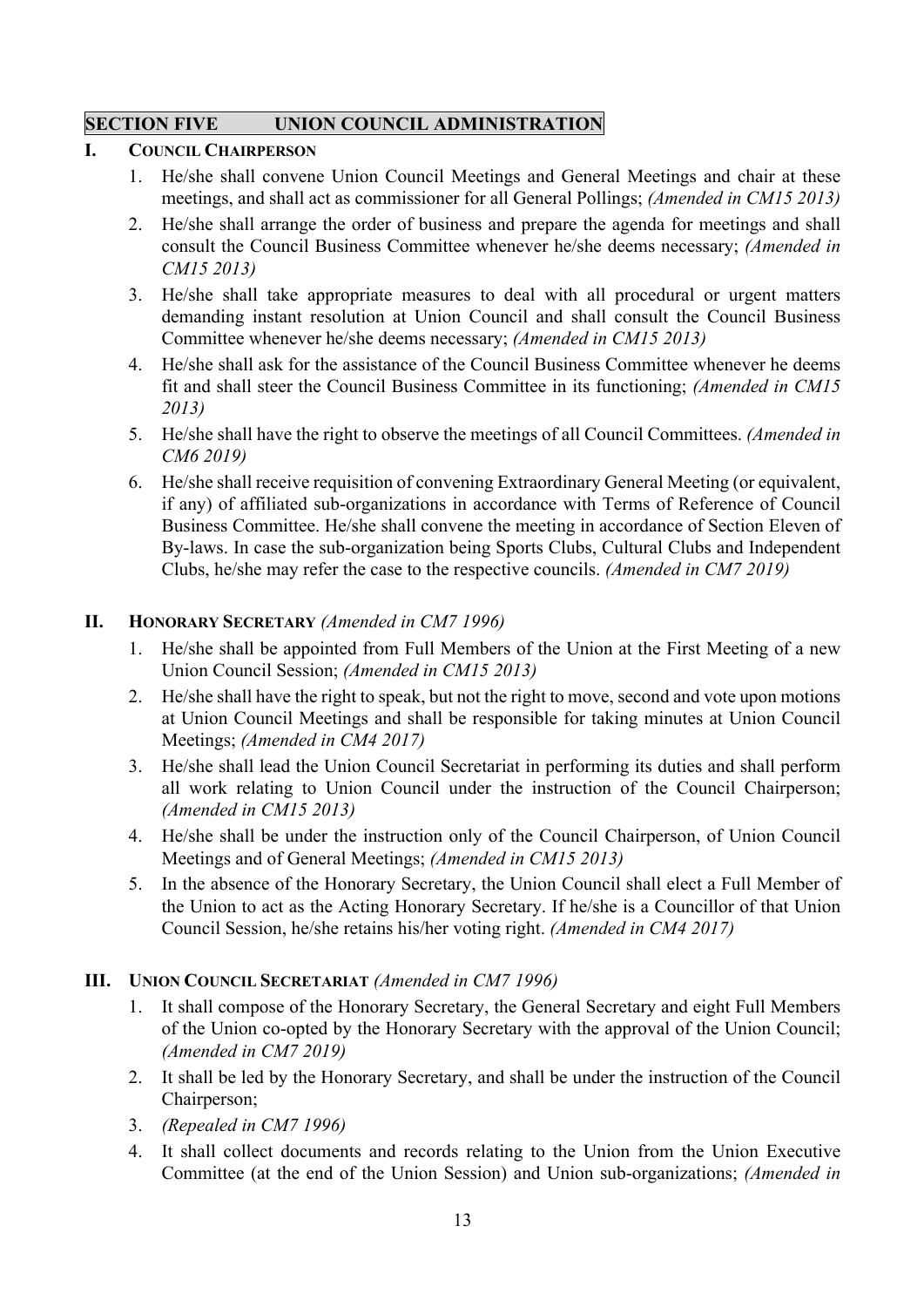*CM15 2013)*

- 5. It shall maintain all records, documents and materials relating to the Union; *(Amended in CM15 2013)*
- 6. *(Repealed in CM7 1996)*
- 7. It shall arrange for the provision of appropriate information to Councillors, Official Observers and other members of the Union; *(Amended in CM4 2017)*
- 8. It shall conduct such business as the Council Chairperson instructs.
- **IV. AUTHORIZATION TO ISSUE OFFICIAL DOCUMENTS ON BEHALF OF THE UNION COUNCIL** *(Amended in CM7 1996)*

The Council Chairperson, Honorary Secretary, respective Union Executive(s) and Chairperson of the respective Standing Committee(s) of the motion(s) concerned, together with the attachment of a copy of the relevant motion paper(s) or minutes, can issue official documents on behalf of the Union Council.

- **V. PROCEDURE FOR ISSUANCE OF PRESS STATEMENTS BY COUNCIL COMMITTEES** *(Amended in CM7 1996)*
	- 1. This section only applies to those Council Committees whose terms of reference states that they can issue press statements;
	- 2. The Committee may meet for discussion and issue press statements when necessary and the Committee shall be directly responsible for the statements;
	- 3. The press statements shall be reviewed by the Union Council at the coming meeting. A vote of censure or vote of no-confidence may be passed on the Committee if their press statements are to be irresponsible and detrimental to the reputation of the Union. Once their press statements are endorsed by the Union Council, the Union shall be directly responsible for the statements; *(Amended in CM9 2003)*
	- 4. Emergency Council Meetings may be called immediately to discuss the press statements issued by the Committee and subsequently to repudiate or endorse them;
	- 5. The Committee shall have the right to send their statements after press release, before they have been endorsed by the Union Council, to various individual people whom the Committee thinks appropriate;
	- 6. In addition to the Chairperson of the Committee, the Committee may appoint a spokesman who shall be a Councillor, from among its members who is the authorized person in dealing with the press. The spokesman shall only speak to the press with the consent of the Council Chairperson and the President; *(Amended in CM7 2019)*
	- 7. The Chairperson of the Committee with the consent of the Council Chairperson and the President shall have the power to issue an emergency comment on any current topics when approached by the mass media. If the topic is controversial, he may call an emergency committee meeting to discuss the issue;
	- 8. The Chairperson of the Committee shall have the right to interpret the contents of the issued statement along the line of the policy of the Union;
	- 9. All press statements shall be issued in the name of "The Hong Kong University Students' Union". If they are repudiated by the Union Council, new press statements shall be issued to clarify the policy of the Union. *(Amended in CM4 2017)*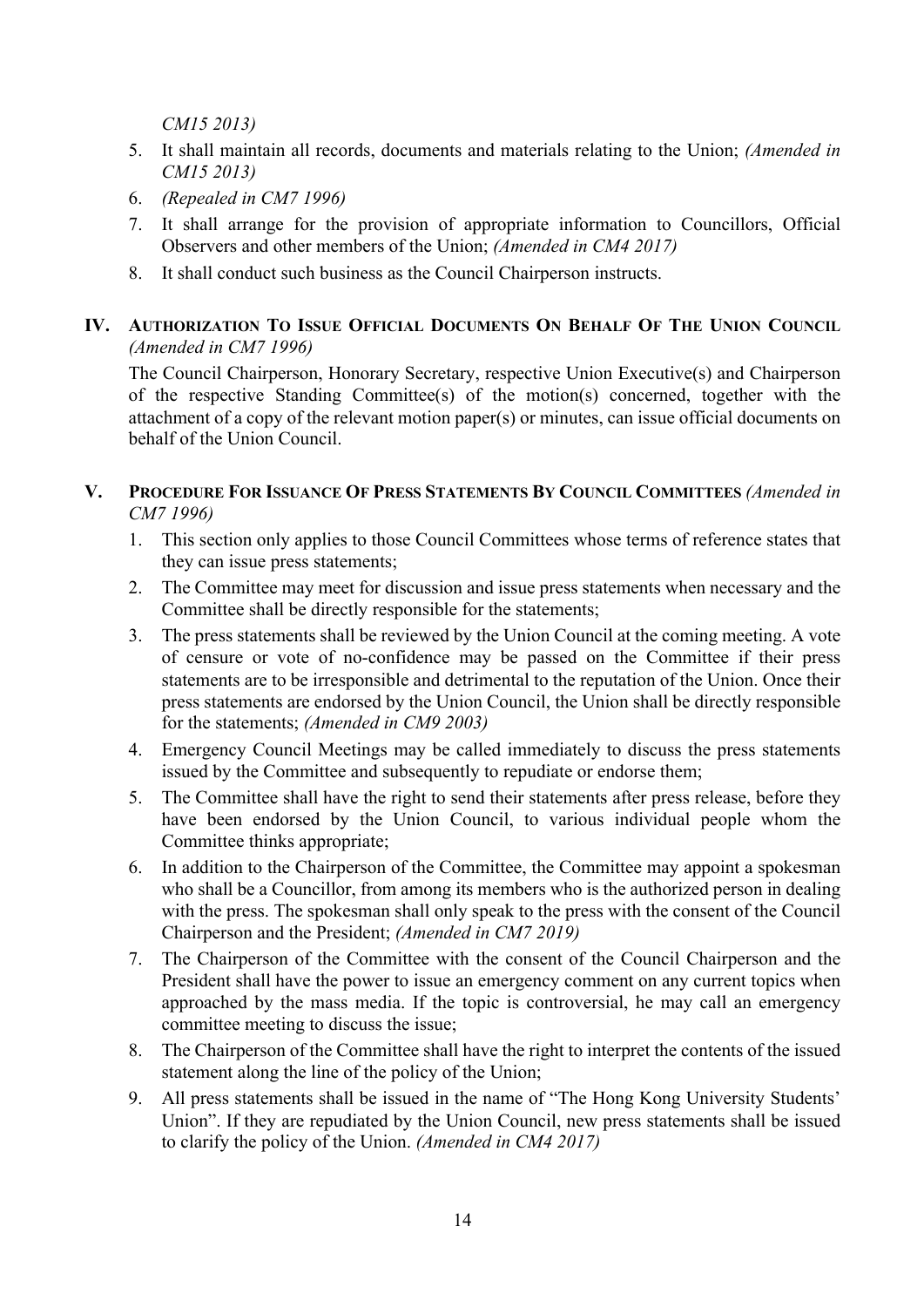- **VI. REPORTS** *(Amended in CM12 2009)*
	- 1. Each Union Executive (unless specified in Article IX 2) is required to submit two reports to the Union Council each year, one on August 31 and the other within one month after the last day of the Union Session. *(Amended in CM15 2013)*
	- 2. The Presidents of Sports Association, Cultural Association and Independent Clubs Association are required to submit two reports to the Union Council each year, one on:
		- a. 30 September for President of Independent Clubs Association;
		- b. 15 October for President of Cultural Association;
		- c. 31 October for President of Sports Association;

and the other within one month after the last day of their sessions. *(Amended in CM12 2014)*

- 3. The Undergrad is required to submit two reports to the Union Council each year, one on August 31 and the other within one month after the last day of the Union session;
- 4. The Campus TV is required to submit two reports to the Union Council each year, one on August 31 and the other within one month after the last day of the Union Session;
- 5. Each Popularly Elected Union Councillor is required to submit two reports to the Union Council each year, one on August 31 and the other within one month after the last day of the Union Session; *(Amended in CM15 2013)*
- 6. The Standing Committees of the Union Council are required to submit two reports each year, one on August 31 and the other within one month after the last day of the Union Council Session. They shall also present reports when requested by the Council Chairperson. The Union Elections Committee shall submit a full report one month after the announcement of official result of any election defined by Section VI of the Constitution; *(Amended in CM4 2017)*
- 7. Conference delegates are required to submit a report of the conference within one month after their return therefrom; *(Appended in ECM13 2018)*
- 8. All Committees *ad hoc* and commissions (except Election Commission) under the Union Council shall present a full report to the Union Council one month after the completion of their commissioned business and such interim reports as requested by the Council Chairperson;
- 9. The reports shall be sent to the Honorary Secretary on or before the dates specified;
- 10. It is expected that all reports mentioned in this section, except those from Committees *ad hoc* and commissions under the Union Council, to include the following points:
	- a. names and terms of office of members in case of Standing Committees of the Union Council
	- b. work done within the period to be reported
	- c. disclosure of special financial affairs, if any
	- d. relevant recommendations, and
	- e. report of the sub-committee under the Union Executive Committee
- 11. In every report, the recommendations shall be set out distinctively and numbered consecutively;
- 12. A motion *"that the Report of ...... (name of the parties concerned) be received"* shall be moved for the submission of the reports. On this motion the only amendments permitted shall be that of partial reception or of reference back. However, it shall be competent for the one presenting the report, with the consent of the Union Council, to withdraw or amend any paragraph of the report other than the recommendations; *(Amended in CM15 2013)*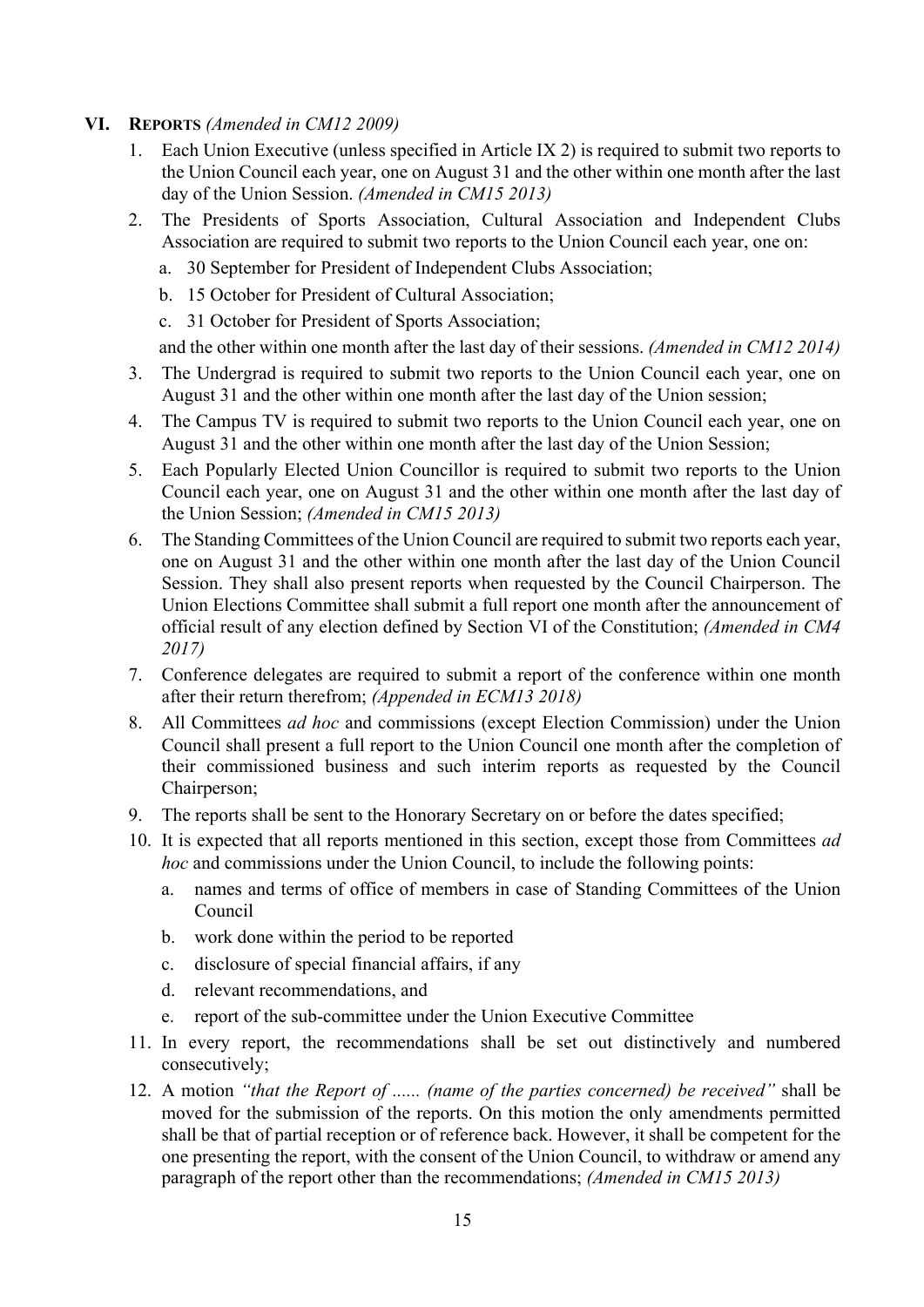- 13. The Union Council shall not receive reports not presented in person except in exceptional circumstances; *(Appended CM12 2009)*
- 14. The recommendations in the report shall not be discussed on the motion for the reception of the report but shall be moved separately;
- 15. After each recommendation in the report is moved, debate may follow, and amendments may be moved thereto; *(Amended in CM15 2013)*
- 16. Consideration of a recommendation may be postponed until the remaining recommendation, or some of them, have been considered or the recommendation may be referred back, provided in either case a decision has been taken on an amendment proposed thereto.
- 17. In case of non-submission or non-presentation of the report, the Union Council, on receiving an explanation from the person concerned, and finding the explanation fit and reasonable, may suspend the application of the By-laws on that particular case. Otherwise infringements shall call for: *(Amended in CM4 2017)*
	- *a.* A motion passed during the meeting censuring that particular Councillors, Official Observers or past Councillors or past Official Observers: *"That the Union Council notes, regrets and dissatisfies with the infringement of Union Council By-laws and breach of duty of …, for:* 
		- *i. failure to submit the report of …*
		- *ii. not presenting the report of … in person"*
	- b. A notice containing the above motion be posted up at the Official Union notice-board;
	- c. A letter containing the motion shall be sent to the Student Body which he/she represents if applicable;
	- d. The infringement and the above motion shall be announced in the official publication of the Union.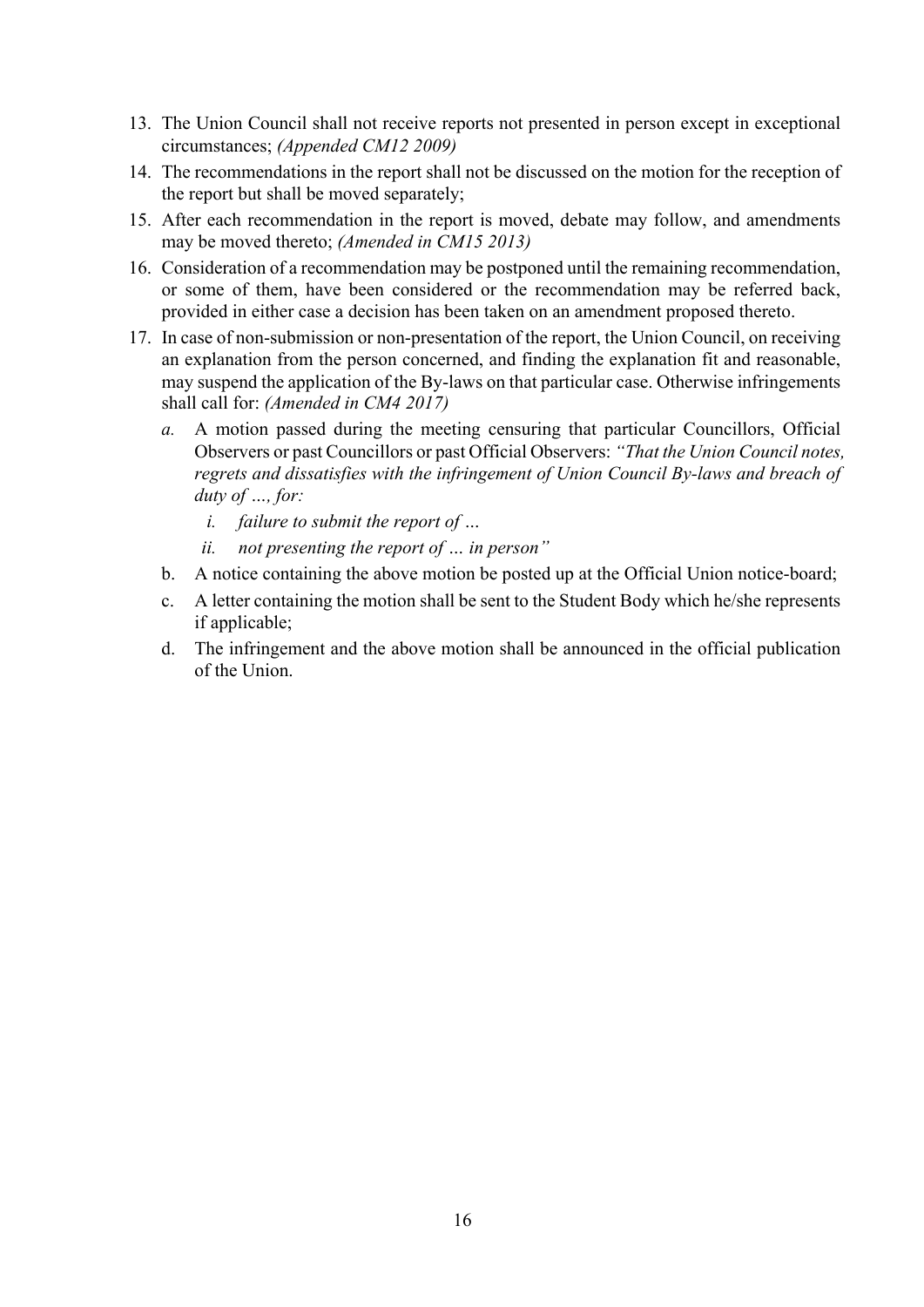## **SECTION SIX COUNCIL COMMITTEES** *(Amended in CM6 2019)*

- **I. COUNCIL COMMITTEES** *(Amended in CM6 2019)*
	- 1. Standing Committees shall be long-term committees delegated to perform policy wise significant aspects of functions of Union Council; *(Amended in CM7 1996)*
	- 2. Standing Committees shall be seasonally appointed by Union Council at its First Meeting of the Union Council Session, and the session of each shall terminate with a new appointment by Union Council at its First Meeting of the next Union Council Session; *(Amended in CM7 1996)*
	- 3. Standing Committees are Constitution Review Committee, Current Affairs Committee, University Affairs Committee, Union Finance Committee, Union Elections Committee and Council Business Committee. *(Amended in CM2 2015)*
	- 4. Committees *ad hoc* shall be committees set up by the Union Council to perform a specific function as commissioned by the Union Council. *(Appended in CM6 2019)*
	- 5. The Judicial Committee shall follow the Judicial Procedure of the Union Council. *(Appended in CM6 2019)*

## **II. ORGANIZATION**

- 1. The membership of each Standing Committee, including the Chairperson and secretary, is illustrated in the respective terms of reference; *(Amended in CM7 1996)*
- 2. *(Repealed in CM7 1996)*
- 3. *(Repealed in CM7 1996)*
- 4. All Council Committees shall be empowered to set up working sub-committees for dealing with specific matters. These sub-committees shall be directly responsible to the committee concerned and their terms of reference shall be decided by the parent committee at the time of their establishment. The membership of the sub-committee shall consist of a majority of voting members of the parent committee. *(Amended in CM6 2019)*

## **III. FUNCTION**

- 1. All Council Committees shall perform functions as specified in their respective terms of reference; *(Amended in CM7 1996)*
- 2. All Standing Committees shall hold meetings at least once a term to discuss and resolve on matters within their scope of duty;
- 3. All Standing Committees shall submit reports on or before August 31 and within one month after the last day of the Union Council Session. All recommendations to the Union Council shall be listed out distinctively for the consideration of the Union Council; *(Amended in CM7 1996)*
- 4. All Council Committees shall send one copy of all correspondences and reports notices and agenda of meetings, minutes and working papers of meetings and other relevant documents to the Union Council Secretariat for central filing. *(Amended in CM7 1996)*

## **IV. MEETINGS**

1. At least 3 clear days' notice shall be served for all regular committee meetings. An agenda shall also be issued at least 3 clear days before the meeting. At least 24 hours shall be served for all emergency meetings of the Committee, an agenda shall also be issued at least 24 hours before meeting;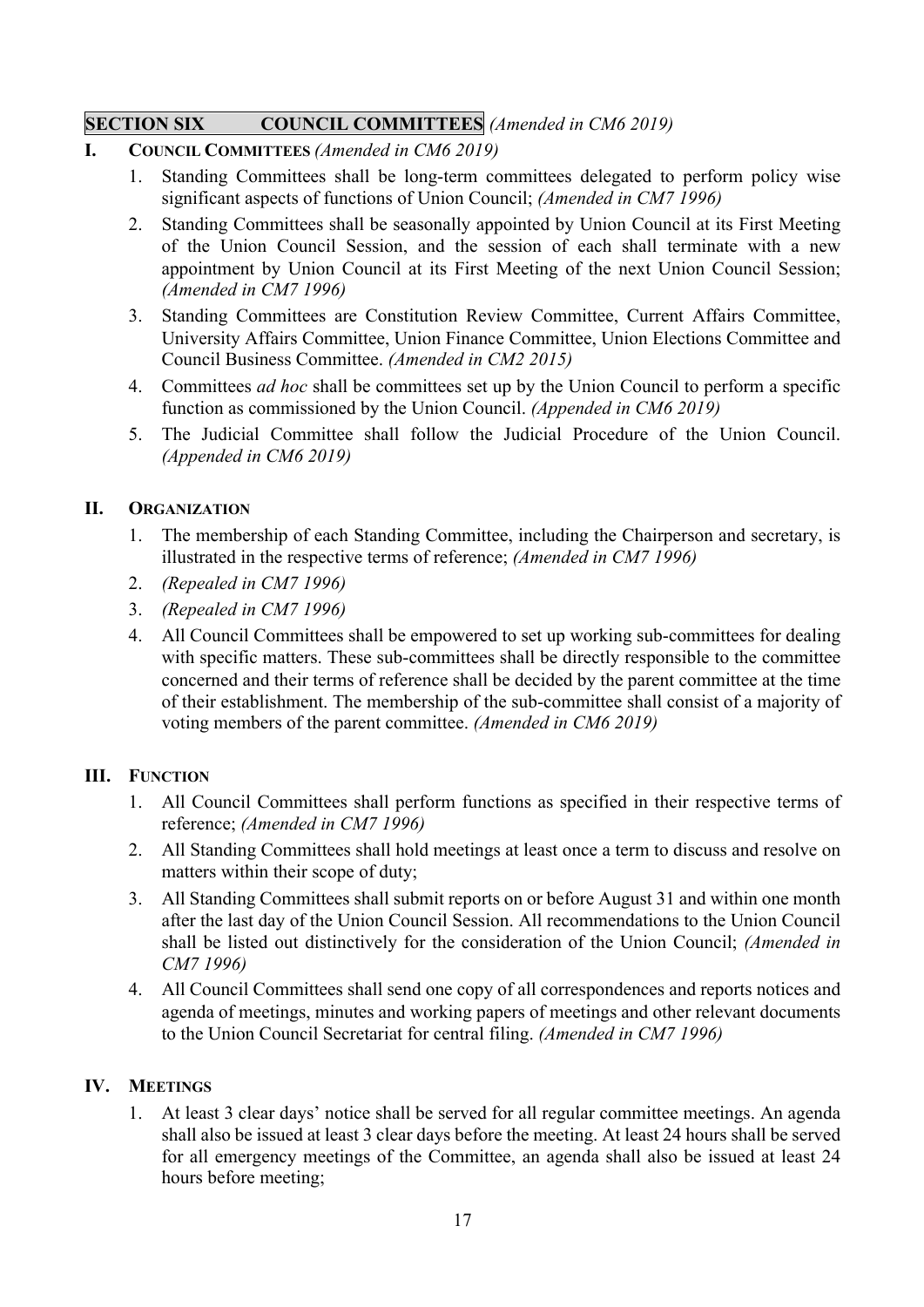- 2. A simple majority of the current membership shall form a quorum for all committee meetings;
- 3. Each Committee may, at its own discretion, invite observers or advisors to committee meetings.
- 4. This section shall apply to all Council Committees unless otherwise provided in their respective terms of reference. *(Appended in CM6 2019)*

#### **V. OBLIGATIONS OF THE CHAIRPERSON AND SECRETARY OF COUNCIL COMMITTEES** *(Amended in CM7 1996)*

- 1. The Chairperson of a Council Committee shall:
	- a. represent the Council Committee in the Union Council
	- b. convene the Council Committee and chair at the meetings of the committee
	- c. have the sole right to issue official documents of the respective Council Committee
	- d. co-ordinate the committee members to perform the functions of the committee properly
- 2. The secretary shall:
	- a. assist the Chairperson to prepare official documents of the committee
	- b. prepare the minutes of the meeting

## **VI. COUNCIL COMMITTEE ATTENDANCE** *(Amended in CM7 1996)*

- 1. All committee members shall attend no less than 50% of all committee meetings during his/her individual Union Council Session; *(Amended in CM15 2013)*
- 2. All committee members shall not be absent for three consecutive committee meetings;
- 3. Committee members who are late for a meeting for more than 45 minutes and without prior notification to the committee shall be considered as absent for the whole meeting;
- 4. For a meeting session which lasts for less than 6 hours, attending less than half of the meeting duration shall be considered as absent for the whole meeting; for a meeting which lasts for more than 6 hours, attending less than 4 hours shall be considered as absent for the whole meeting;
- 5. Late arrival with apology and early departure with notification to the committee, provided that there is no contradiction with subsection 4 should not be counted as absence for the meeting.

## **VII. JOINT COMMITTEE MEETINGS** *(Appended in CM6 2019)*

- 1. Two or more Council Committees, except the Judicial Committee, may hold Joint Committee meetings to discuss any matter of common interest to the relevant Committees.
- 2. The membership of the Joint Committee meeting shall be all the members of the relevant Committees. A member who is a member of two or more of the relevant Committees shall only vote as one member.
- 3. The quorum of the Meeting is that it severally satisfies the quorum of each and every of the relevant Committees.
- 4. The Chairpersons of the relevant Committees shall decide amongst themselves one of them to convene the meeting, the convenor shall act as the Chairperson of each of the relevant Committees for the purposes of convening the meeting. If the Chairpersons failed to decide a convenor, the Chairperson with the highest order of precedence as listed in the Appendix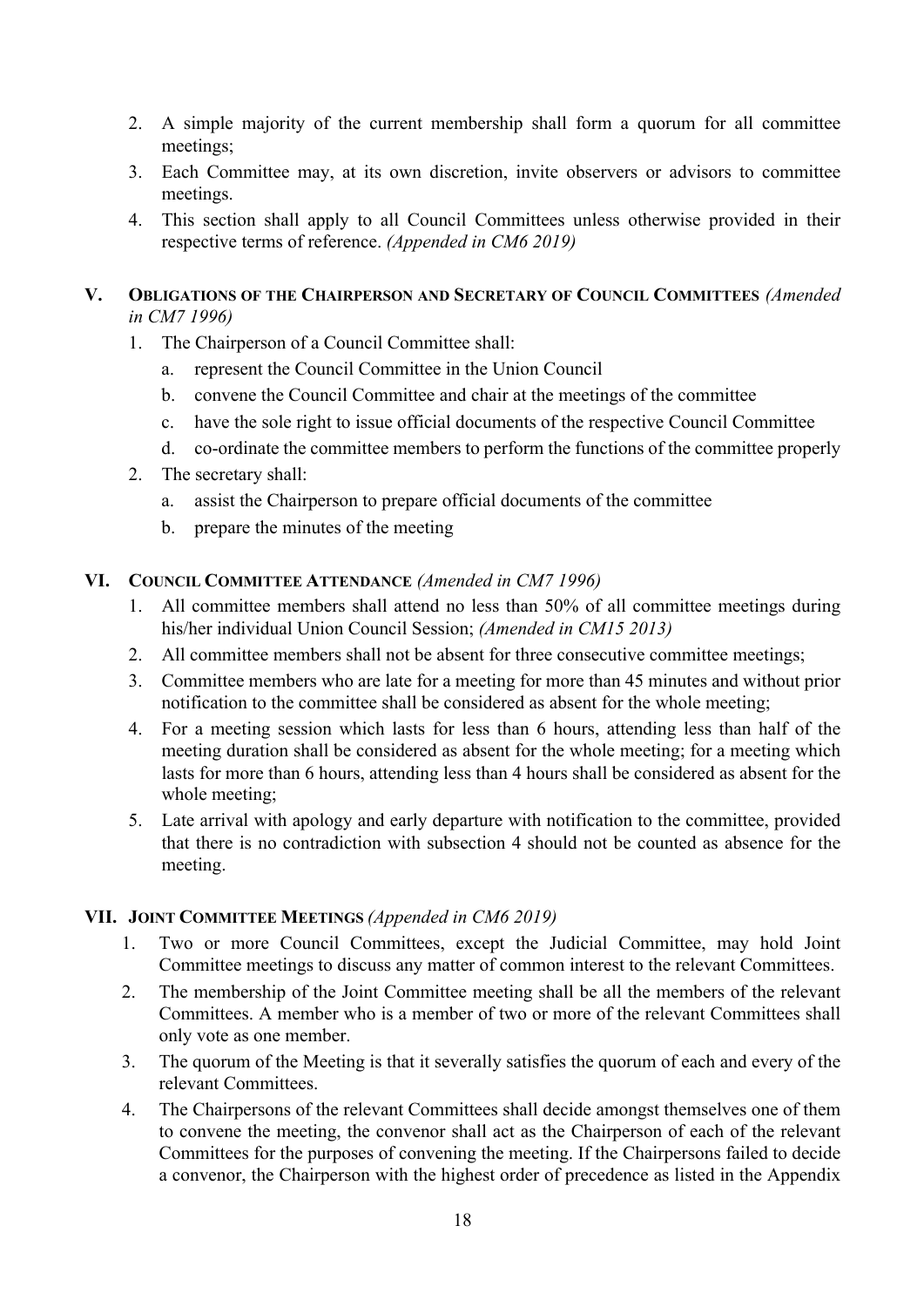shall convene the Meeting.

- 5. The meeting shall be treated as a regular or emergency meeting, as the case may be, of each of the relevant Committees, and shall be numbered as such. The meeting shall satisfy the required procedure of each and every of the Committees when convening the meeting. If there is any discrepancy in the requirement of notice, the one with longest notice period shall be adopted.
- 6. The Chairperson and Secretary of the Meeting shall be elected by the Meeting after it is convened.
- 7. The decisions of the Meeting shall be deemed as the decisions of each and every of the relevant Committees.
- 8. The minutes of the Meeting shall be received and adopted by each and every of the relevant Committees.
- 9. Prior approval shall be sought from the Council Business Committee if the Meeting seeks to use the name of the Meeting to undertake any activities. Otherwise, the relevant Committees may only use the name of their respective Committees to undertake any activities through their respective procedures.

## **VIII. TERMS OF REFERENCE OF CONSTITUTION REVIEW COMMITTEE (CRC)** *(Amended in CM10 2011)*

- 
- 1. To keep a regular review of the structure and organization of the Union and its suborganizations, the Union Council and its committees, and to make necessary recommendations to Union Council;
- 2. To recommend revisions to the Constitution and By-laws, and the terms of reference of Council Committees;
- 3. To review all constitutions revisions of Student Bodies and make report to the Union Council. All constitution revisions of Student Bodies shall be submitted to the committee for advisory consideration before presenting them to the respective general meetings for approval. In case of any Union sub-organizations violating this provision, the Constitution Review Committee shall review the affiliation status of that sub-organization;
- 4. To review all revisions in regulations that are for executive purpose and to make report to Union Council;
- 5. To advise Union Council on all matter concerning the affiliation or disaffiliation of Union sub-organizations;
- 6. To recommend Union Council on follow-up action(s) regarding infringements of Union regulations by Union sub-organizations; *(Amended in CM7 2019)*
- 7. To keep a copy of all sub-organizations' Constitution and By-laws;
- 8. Membership:
	- a. Council Chairperson [Chairperson]
	- b. Honorary Secretary [Secretary] (non-voting)
	- c. President
	- d. Vice-President (Internal)
	- e. General Secretary
	- f. President of Sports Association
	- g. President of Cultural Association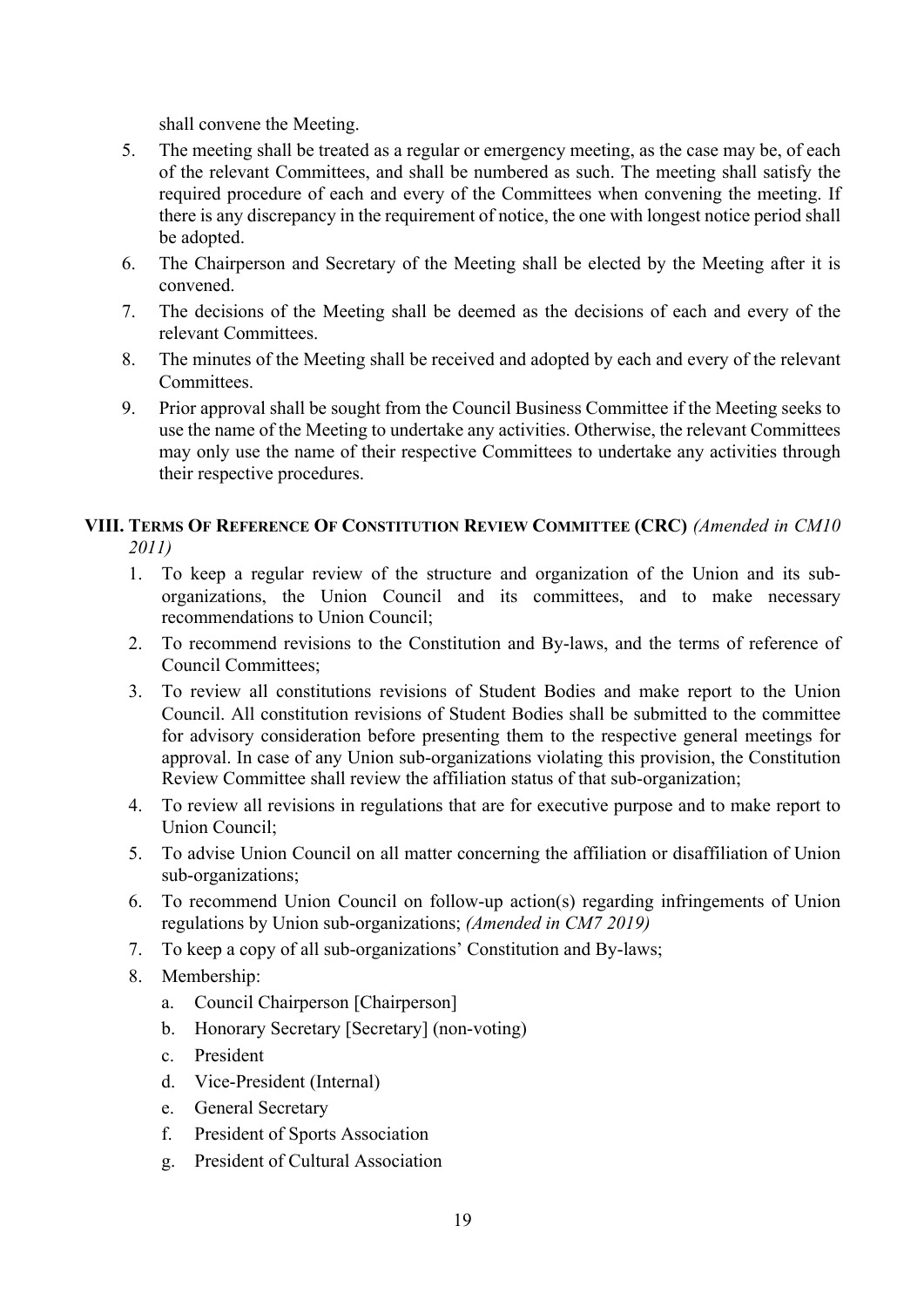- h. President of Independent Clubs Association
- i. 5 non-executive Councillors (at least one Faculty Councillor and one Hall Councillor)
- 9. The Council Chairpersons of Clubs Associations and Faculty Society Councils shall attend the committee when invited. They shall have no voting right. *(Amended in CM7 2019)*

## **IX. TERMS OF REFERENCE OF CURRENT AFFAIRS COMMITTEE (CAC)** *(Amended in CM7 1996)*

- 1. To encourage and stimulate the interests and participation of Members of the Union in current affairs, local as well as international. "Current Affairs" shall include all the current affairs in economic, political and social aspects of the world, with special emphasis on Hong Kong; *(Amended in CM4 2017)*
- 2. To issue press statements on current affairs, following the procedure for issuance of press statements by Council Committees;
- 3. To advise Union Council on current affairs;
- 4. To organize seminars, forums, talks and debates on economic, political, social and other related topics, any person may be invited to participate in the discussion;
- 5. Membership:
	- a. Current Affairs Secretary [Chairperson]
	- b. Council Chairperson
	- c. President
	- d. Vice-President (External)
	- e. 2 External Affairs Secretaries [one shall be appointed by Union Council as Secretary] *(Amended in CM15 2013)*
	- f. 3 non-executive Councillors *(Amended in CM15 2013)*
	- g. 1 Popularly Elected Union Councillor
	- h. 8 Full Members of the Union *(Amended in CM15 2013)*
- 6. One representative of the current affairs group or committee (if any) of each Faculty Society and Hall Students' Association shall be invited to sit as official observer at the committee meetings. On accepting the invitation, they shall have no voting right. They shall also abide by this subsection in the By-laws. *(Amended in CM4 2017)*

## **X. TERMS OF REFERENCE OF UNIVERSITY AFFAIRS COMMITTEE (UAC)** *(Amended in CM7 1996)*

- 1. To study and advise Union Council on all matters relating to:
	- a. student welfare provided by the University
	- b. student participation in University governance
	- c. academic development of the University
	- d. hall development
	- e. development of non-residential facilities
- 2. To issue press statements on University affairs, following the procedure for issuance of press statements by Council Committees;
- 3. To compile reports from student seats in University committees (except Disciplinary Committee) for the information of Union Council;
- 4. To co-ordinate the efforts of student seats in University committees;
- 5. To facilitate communication among students' seats in University committees;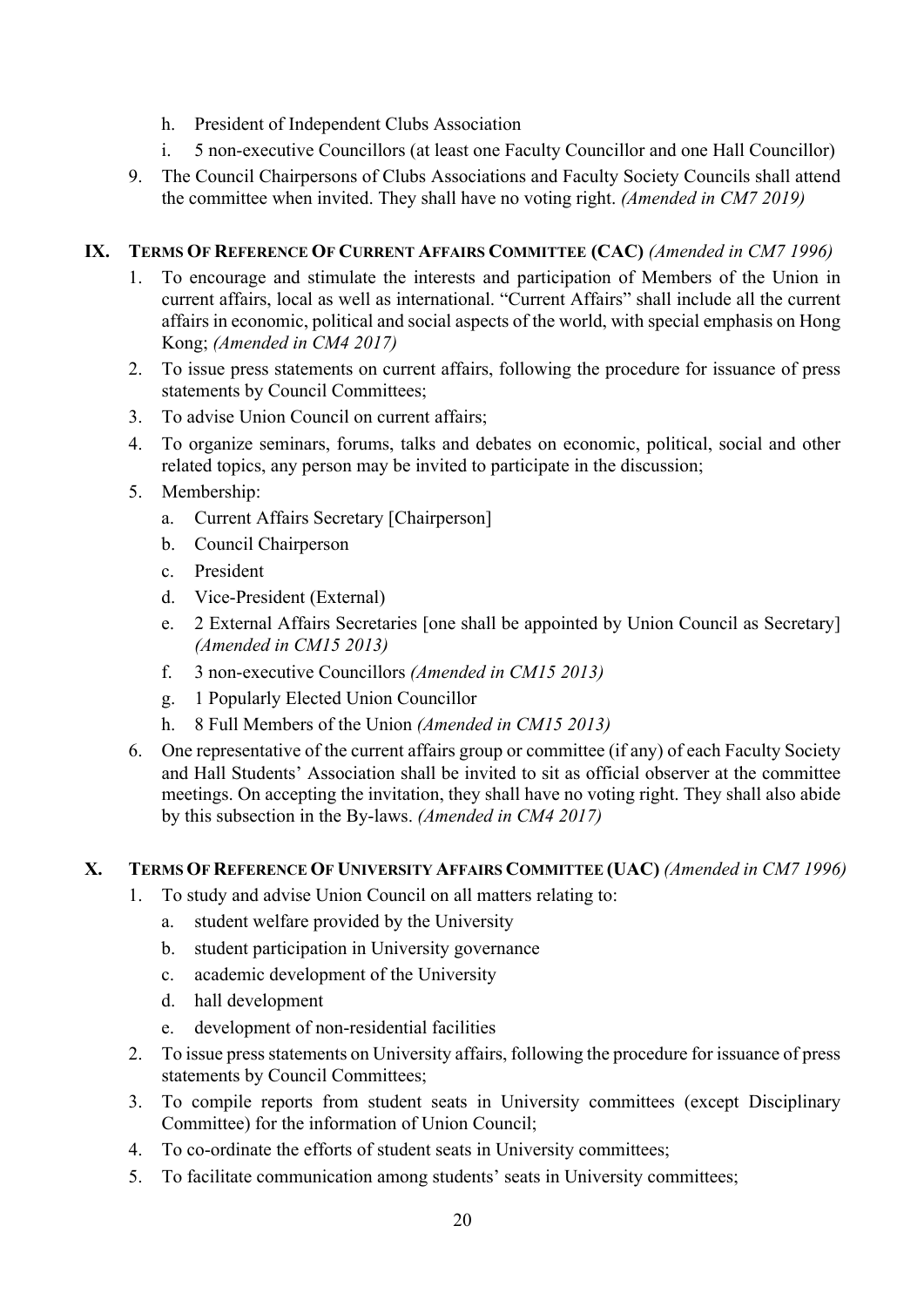- 6. Membership:
	- a. 2 University Affairs Secretaries [The Chairperson shall be appointed by Union Council] *(Amended in CM3 1998)*
	- b. President
	- c. Vice-President (Internal)
	- d. General Secretary [Secretary] (non-voting)
	- e. Student Welfare Secretary
	- f. 1 Faculty Councillor
	- g. 1 Hall Councillor
	- h. 1 Popularly Elected Union Councillor
	- i. 7 Full Members of the Union *(Amended in CM12 2014)*
- 7. The elected student representative(s) in the Senate and the Council of the University shall be invited as official observers of the Committee. *(Amended in CM4 2017)*
- **XI.** *(Repealed in CM2 2015)*

## **XII. TERMS OF REFERENCE OF UNION FINANCE COMMITTEE (UFC)** *(Amended in CM9 2003)*

- 1. To advise the Union Council on all matters of Union Finance, have power to investigate all matters of Union Finance and to render regular reports to the Union Council; (extract from Constitution, Section XII Article 4a) *(Amended in CM10 2015)*
- 2. To manage Union Income and Expenditure;
- 3. To scrutinize the Annual Budget and supplementary budgets of Student Bodies;
- 4. To approve and disapprove fund-raising activities;
- 5. To draft Financial Regulations;
- 6. To manage Funds mentioned in Financial Regulations;
- 7. To take action into all matters of Union Finance;
- 8. Membership: (extract from Constitution, Section XII Article 4b) *(Amended in CM10 2015)*
	- a. Financial Secretary [Chairperson]
	- b. Honorary Treasurer
	- c. President
	- d. Administrative Secretary [Secretary] *(Amended in CM4 2017)*
	- e. Financial Secretary of Sports Association
	- f. Financial Secretary of Cultural Association *(Amended in ECM4 2006)*
	- g. Financial Secretary of Independent Clubs Association
	- h. Representative from the Undergrad or Campus TV *(Amended in CM4 2017)*
	- i. Representative from each Faculty Society
	- j. 3 non-executive Councillors (with at least one being Hall Councillor and one Popularly Elected Union Councillor, if any) *(Amended in CM4 2017)*

## **XIII. TERMS OF REFERENCE OF UNION ELECTIONS COMMITTEE (UEC)** *(Amended in CM6 2013)*

1. To govern all elections defined by Section VI of the Constitution and election of the undergraduate student membership to the Boards of Faculties;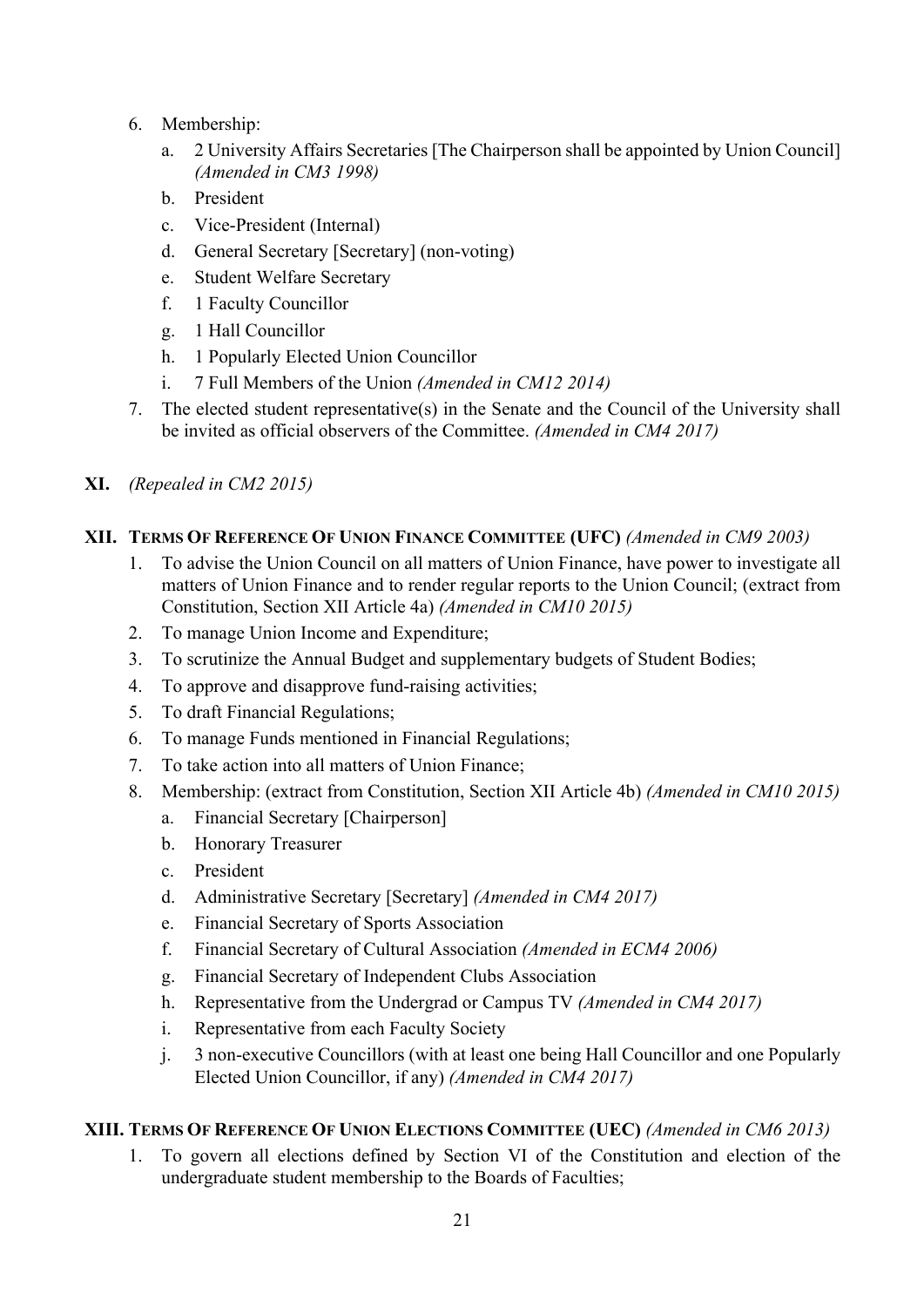- 2. To convene at least one meeting before the nomination period of each election mentioned above commences;
- 3. To propose the establishment of the Election Commission for each election mentioned above and subject to the approval of the Union Council;
- 4. To draft the rules and arrangement of each election mentioned above in accordance with the Constitution and subject to the approval of the Union Council;
- 5. To invite at least two Returning Officers for each election mentioned above and subject to the appointment of the Union Council;
- 6. To facilitate the campaign of the candidates with the assistance of the Union Executive Committee and Union Staff;
- 7. To ensure that the elections mentioned above are in accordance with the Election Regulation of the Union;
- 8. To present a report to the Union Council after the official announcement of the election results;
- 9. To review the Election Regulation of the Union;
- 10. Membership:
	- a. General Secretary [Chairperson]
	- b. Honorary Secretary [Secretary]
	- c. 5 non-executive Councillors
- 11. The office of any Committee member shall continue automatically till the completion of a particular election when his/her terms of office in the Union Council expire after the first Committee meeting held for that particular election;
- 12. The office of any Committee member shall terminate automatically once he/she is nominated as a candidate in the elections mentioned above.

## **XIV. TERMS OF REFERENCE OF COUNCIL BUSINESS COMMITTEE (CBC)**

- 1. To evaluate the running of the Union Council and recommend improvements to the Union Council if necessary; *(Amended in CM7 1996)*
- 2. To advise the Union Council and Council Chairperson on matters relating to the general administration and the publicity of the Union Council; *(Amended in CM7 2019)*
- 3. To meet before Union Council Meetings to discuss the arrangement of business in the meeting when requested by the Council Chairperson; *(Amended in CM7 1996)*
- 4. To be responsible for providing orientation programmes for the Councillors and Official Observers; *(Amended in CM4 2017)*
- 5. To be responsible for organizing the Annual Debate and help to publicize message of the Union Council in the absence of Popularly Elected Union Councillors; *(Amended in CM7 1996)*
- 6. To review statements issued by Union sub-organizations to the general public or any external body; *(Amended in CM9 2003)*
- 7. To convene, and assist Council Chairperson in conducting, Extraordinary General Meeting of Student Bodies according to Section Eleven of the By-laws; *(Amended in CM7 2019)*
- 8. To make policy and advise the Union Council on matters relating to the archives and records of the Union; *(Appended in CM7 2019)*
- 9. To coordinate Council members. *(Appended in CM7 2019)*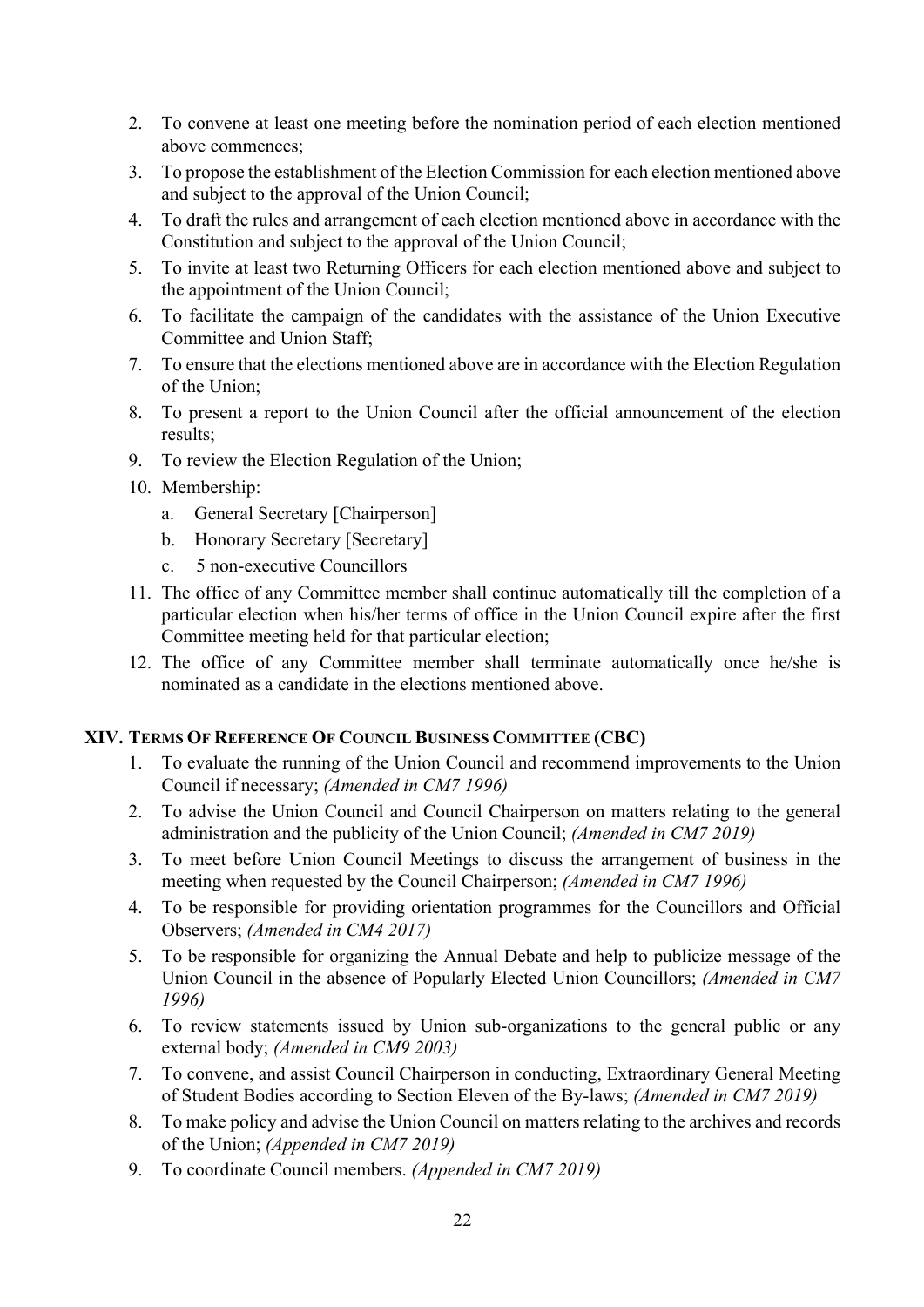- 10. Membership: *(Amended in CM7 2019)*
	- a. Council Chairperson [Chairperson]
	- b. Honorary Secretary [Secretary]
	- c. President
	- d. 1 Hall Councillor
	- e. 1 Faculty Councillor
	- f. 1 Popularly Elected Union Councillor, if any
	- g. 1 Non-executive Councillor (preferably a representative from the Club Associations)
- **XV.** *(Repealed in CM7 2010)*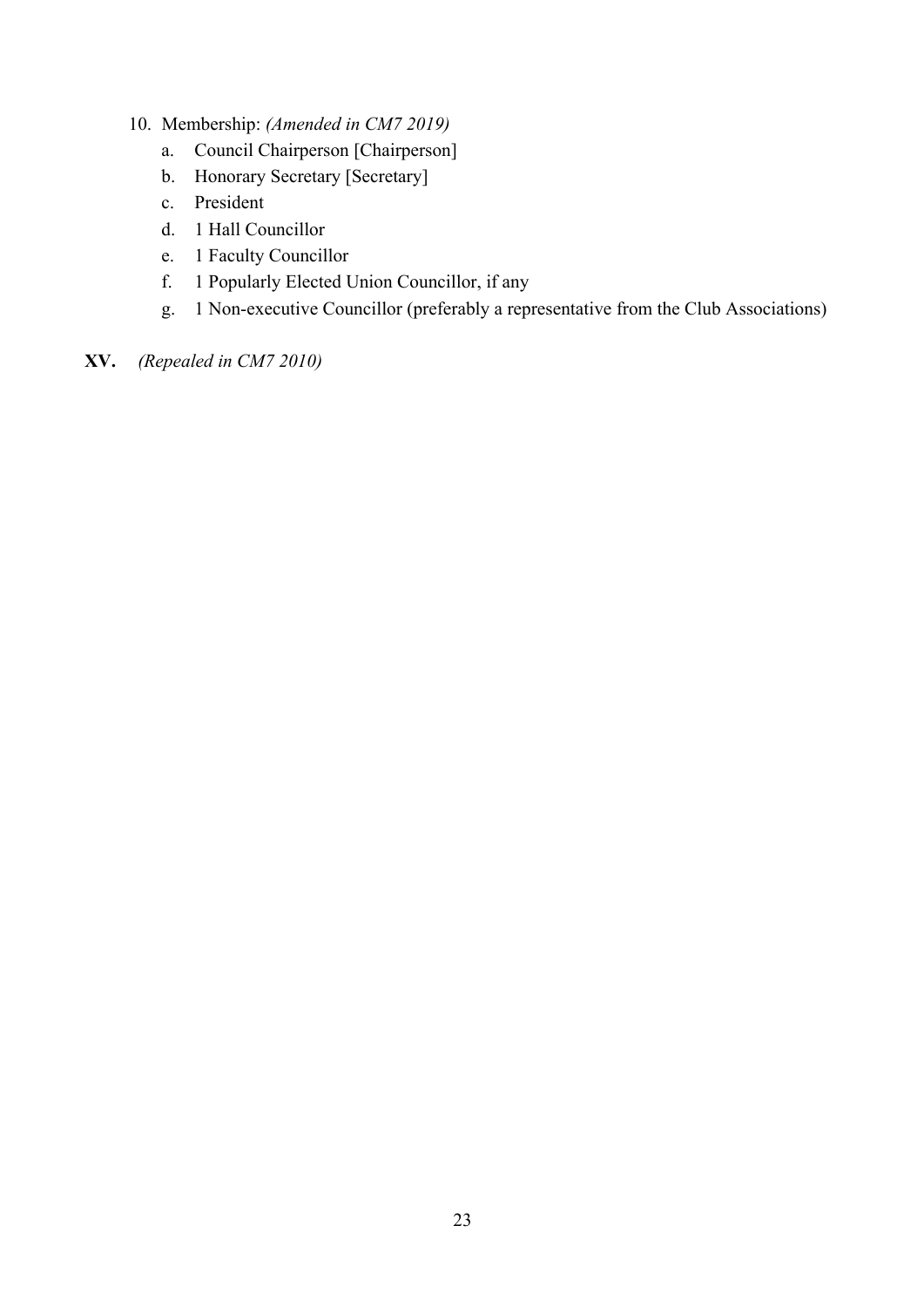## **SECTION SEVEN POPULARLY ELECTED UNION COUNCILLORS**

- **I. ORGANIZATION** *(Amended in CM7 1996)*
	- 1. Within the first two weeks of their terms of office, all Popularly Elected Union Councillors shall meet. The Council Chairperson shall serve to call the first meeting;
	- 2. The Popularly Elected Union Councillors shall form their own organization in this first meeting, and shall elect their coordinators;
	- 3. They shall subsequently prepare their working schedules to fulfil their Organization responsibilities;
	- 4. Each shall also be responsible for executing their individual responsibilities.

## **II. ORGANIZATION RESPONSIBILITIES** *(Amended in CM9 2003)*

- 1. The Popularly Elected Union Councillors shall maintain constant channel(s) of communication with Members of the Union through the use of such means as regular bulletins or notice boards; *(Amended in CM4 2017)*
- 2. They shall initiate forums or other means of discussion among Members of the Union on important issues relating to the Union; *(Amended in CM4 2017)*
- 3. They shall be responsible for organizing the Annual Debate;
- 4. They shall present reports in the first ordinary Union Council Meeting after their submission.

## **III. INDIVIDUAL RESPONSIBILITIES** *(Amended in CM7 1996)*

- 1. Each Popularly Elected Union Councillor shall sit on at least one Standing Committee as a voting member;
- 2. Each Popularly Elected Union Councillor shall take initiative measures to represent the opinion of Members of the Union and to enhance communication between the Union Council and Members of the Union; *(Amended in CM4 2017)*
- 3. Each Popularly Elected Union Councillor shall participate in organization responsibility.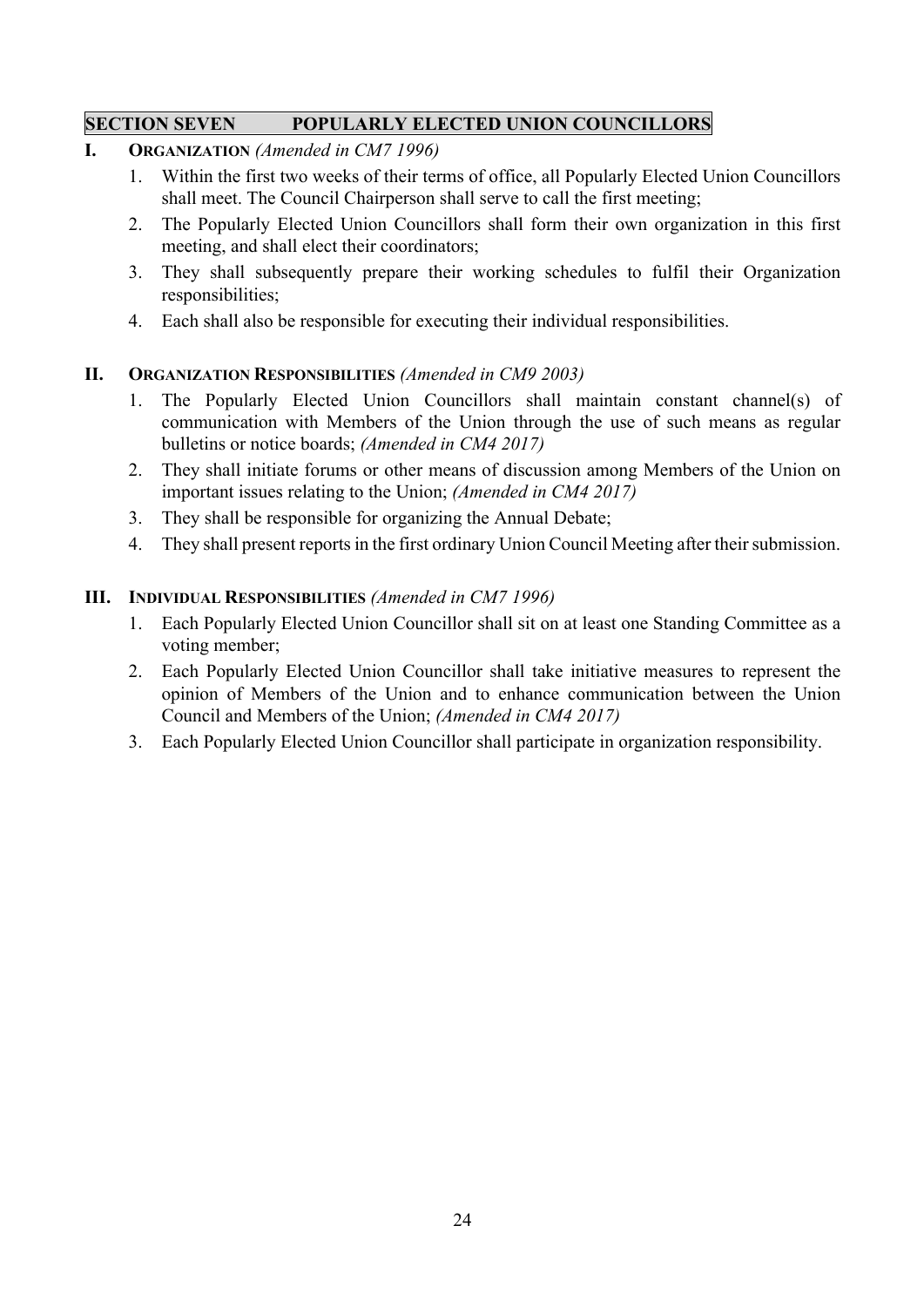## **SECTION EIGHT UNION SUB-ORGANIZATIONS**

#### **I. CONSTITUTION** *(Appended in ECM6 2017)*

1. All Union sub-organizations shall submit their latest constitution to the Union Council within two months after the beginning of each Union Council session.

#### **II. REPORTS AND PLANS**

#### 1. Annual Reports

All Faculty Societies and Hall Students' Associations shall submit an annual report to the Union Council not later than 1 month after their annual general meeting; *(Amended in CM15 2013)*

2. Annual Working Plans

All Faculty Societies and Hall Students' Associations shall submit an annual working plan to the Union Council not later than 1 month after the beginning of term of office of their executive committee; *(Amended in CM15 2013)*

3. General Meetings

All Faculty Societies and Hall Students' Associations shall present a report of any general meeting held to the Union Council not later than two weeks after the meeting. It shall include the date of the meeting, all the motions carried and defeated and the signatures of the Returning Officers; *(Amended in CM15 2013)*

4. General Polling

All Faculty Societies and Hall Students' Associations shall present a report of any general polling held to the Union Council not later than two weeks after the polling. It shall include the date of polling, the motions for polling and the results, and the signatures of the Returning Officers; *(Amended in CM15 2013)*

5. Other Occasions

All Faculty Societies and Hall Students' Associations shall present a report of any occasions assuming powers of any General Polling, Election or General Meeting held in accordance with Section Eleven Article (II)(2) of the By-laws to the Union Council not later than two weeks after the occasion. It shall include the date of the occasion, all the motions carried and defeated and resolutions thereon and the signatures of the Returning Officers; *(Appended in CM9 2018)*

- 6. Reports made pursuant to sub-articles (3), (4) and (5) above shall be submitted to the Union Council by the Councillor or the Official Observer of that Faculty Society or Hall Students' Association. A motion shall also be moved:
	- a. in relation to sub-articles (3) or (4), *"that the (annual/date) general meeting/polling report of (name of Faculty Society or Hall Students' Association) be received"*; or
	- b. in relation to sub-article (5), *"that the (name of occasion) report of (name of Faculty Society or Hall Students' Association), assuming powers of the (annual/date) general meeting/polling thereof, be received"*. *(Amended in CM9 2018)*

## **III. EXTERNAL RELATIONS**

- 1. Any statements, including press statements and declaration, issued by any Union suborganization to the general public or any external body shall be reported to the Union Council not later than 5 days after the statement is issued; *(Amended in CM7 1996)*
- 2. *(Repealed in CM7 1996)*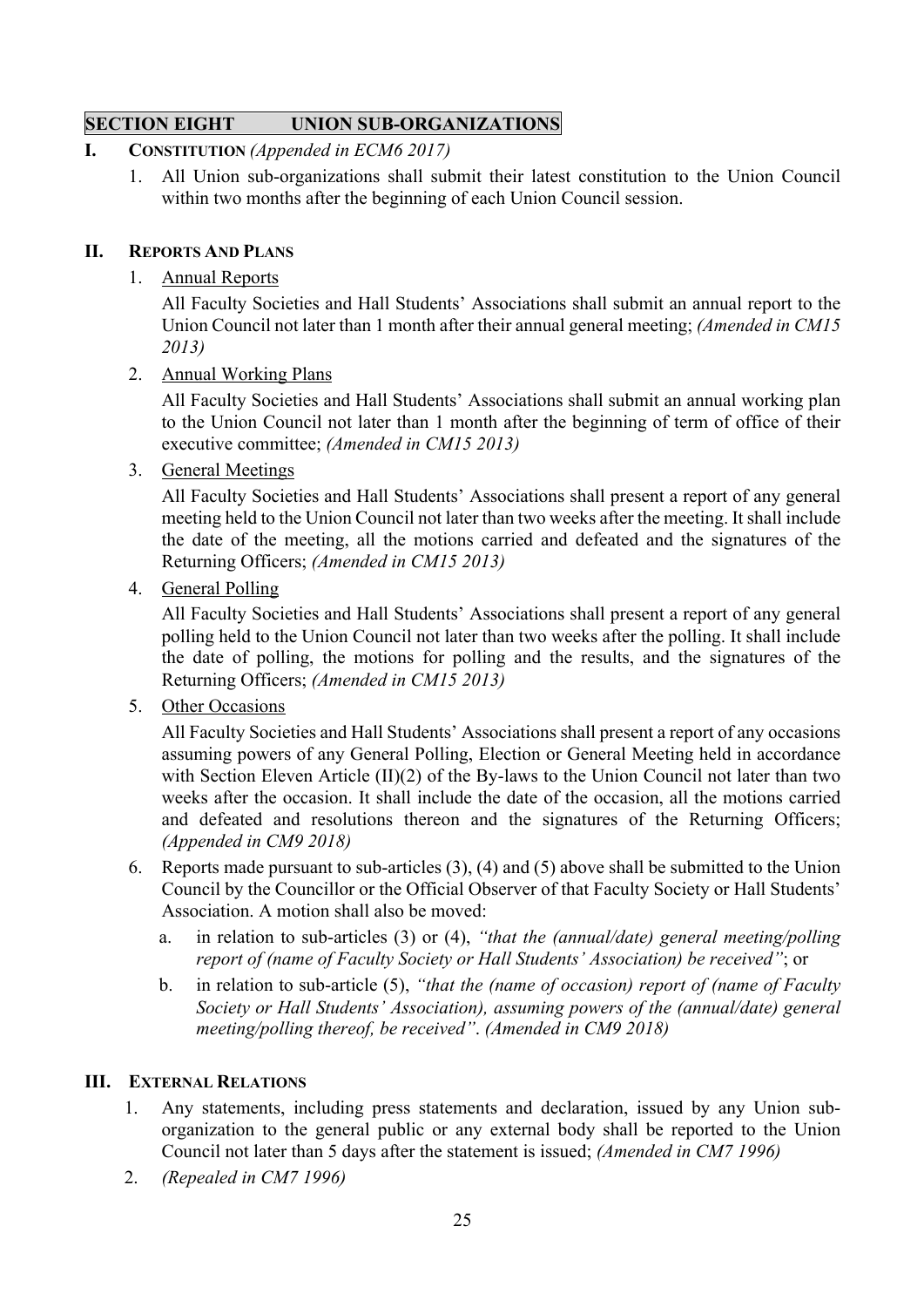- 3. *(Repealed in CM7 1996)*
- 4. These statements shall be reviewed by the Council Business Committee. *(Amended in CM9 2003)*
- **IV.** *(Repealed in CM10 2015)*
- **V.** *(Repealed in CM10 2015)*
- **VI.** *(Repealed in CM10 2015)*
- **VII. REGULATIONS GOVERNING THE RUNNING OF ACADEMIC SOCIETIES** *(Appended in ECM2 2011)*
	- 1. Academic Society shall submit its list of voting members to the respective Faculty Society Council after the conclusion of its Annual General Meeting, apart from the requirements in Section Eleven Article 1 of this By-laws. The list shall include full names, University numbers and curriculum of the voting members; *(Amended in ECM6 2017)*
	- 2. Academic Society shall submit its list of Executive Committee members to the respective Faculty Society Council after the conclusion of its Annual General Meeting and any change in Executive Committee member(s). The list shall include full names, University numbers and curriculum of the Executive Committee members. At least half of the Executive Committee members of Academic Society shall have the full membership of the respective Faculty Society throughout the session; *(Amended in ECM6 2017)*
	- 3. Shall there be any infringements of articles of the By-laws by any Academic Society, the respective Faculty Society Council shall report such infringement to the Constitution Review Committee and may recommend follow-up action(s) on the infringements. *(Appended in ECM6 2017)*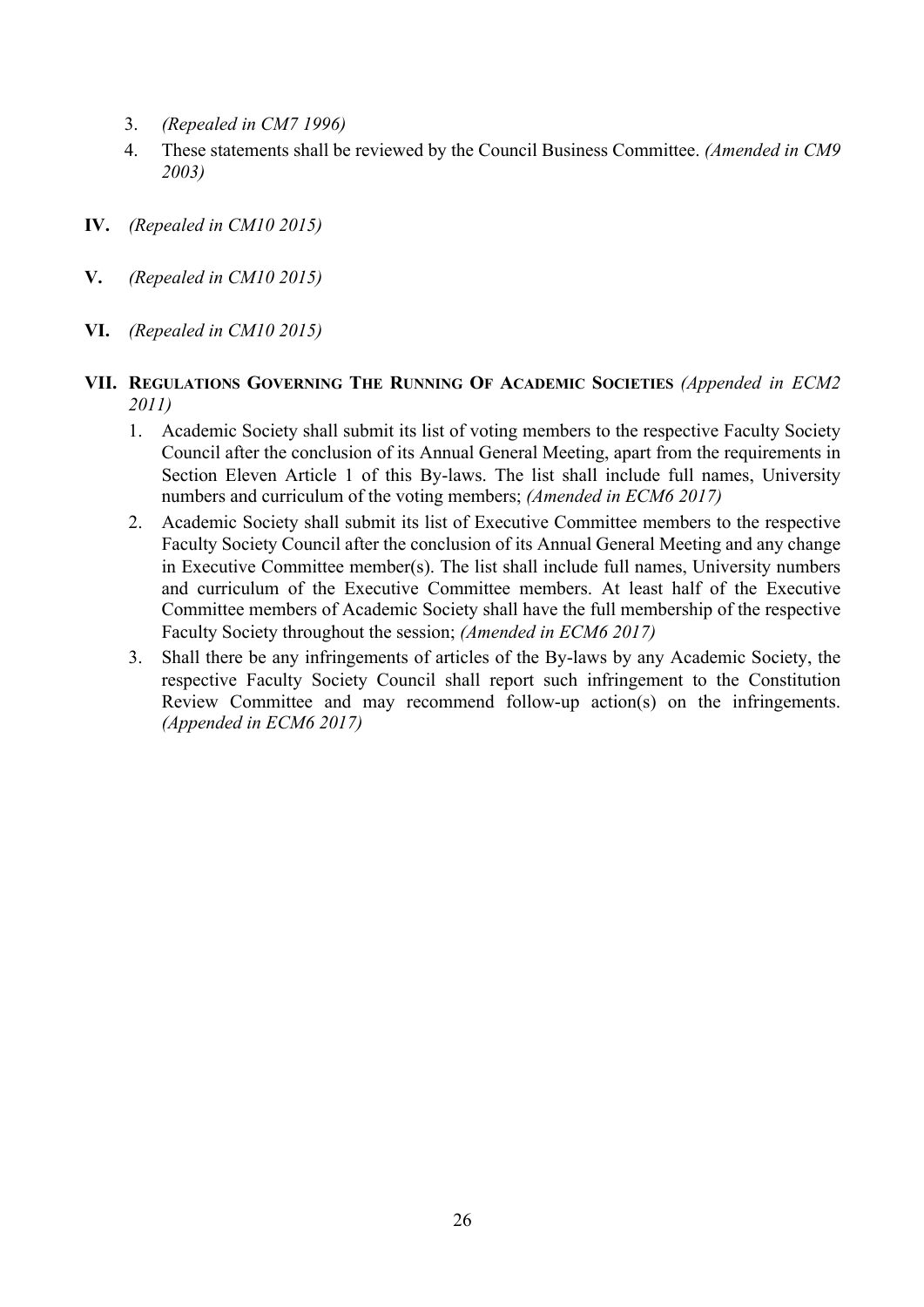## **SECTION NINE ACTING UNION EXECUTIVES, EDITOR-IN-CHIEF AND ASSISTANT EDITORS-IN-CHIEF OF UNDERGRAD AND CHAIRPERSON AND CHAIRPERSONS OF CAMPUS TV** *(Amended in CM15 2013)*

In the event of any vacancy occurring in the post(s) of Union Executive(s) or Editor-in- chief of the Undergrad or Assistant Editor(s)-in-chief of the Undergrad or the Chairperson of Campus TV or the Vice-Chairpersons of Campus TV, the Union Council may appoint acting Union Executive(s) or acting Editor-in-chief of the Undergrad or acting Assistant Editor(s)-in-chief of the Undergrad or acting Chairperson of Campus TV or the Vice-Chairpersons of Campus TV to take up their respective work, who shall have the same authorities (except voting rights in the Union Council) and duties as their respective posts, except for any further limitations or specifications as decided by the Union Council. *(Amended in CM15 2013)*

## **SECTION TEN UNION COUNCIL HANDBOOK** *(Appended in CM4 1998)*

- 1. The Union Council Handbook (hereafter refer to "handbook") is a reference for Councillors and Official Observers containing important information of Union Council; *(Amended in CM4 2017)*
- 2. The handbook shall be updated whenever the Council Chairperson deems necessary;
- 3. The handbook shall include the following:
	- a. Union Song *(Appended in CM4 2006)*
	- b. Union Constitution
	- c. Union Council By-laws
	- d. Union Council Judicial Procedure
	- e. Union Council Standing Orders
	- f. Union Financial Regulation
	- g. Union Council Election Regulation *(Amended in ECM6 2017)*
	- h. Union Internal Regulation
	- i. Union Council Affiliation Regulation *(Amended in ECM6 2017)*
	- j. Union Council Archive and Records Regulation *(Appended in CM7 2019)*
	- k. Important Resolutions of the Union *(Amended in CM7 2019)*
	- l. Structure of Union
	- m. Other information the Council Chairperson deems necessary *(Appended in CM7 2019)*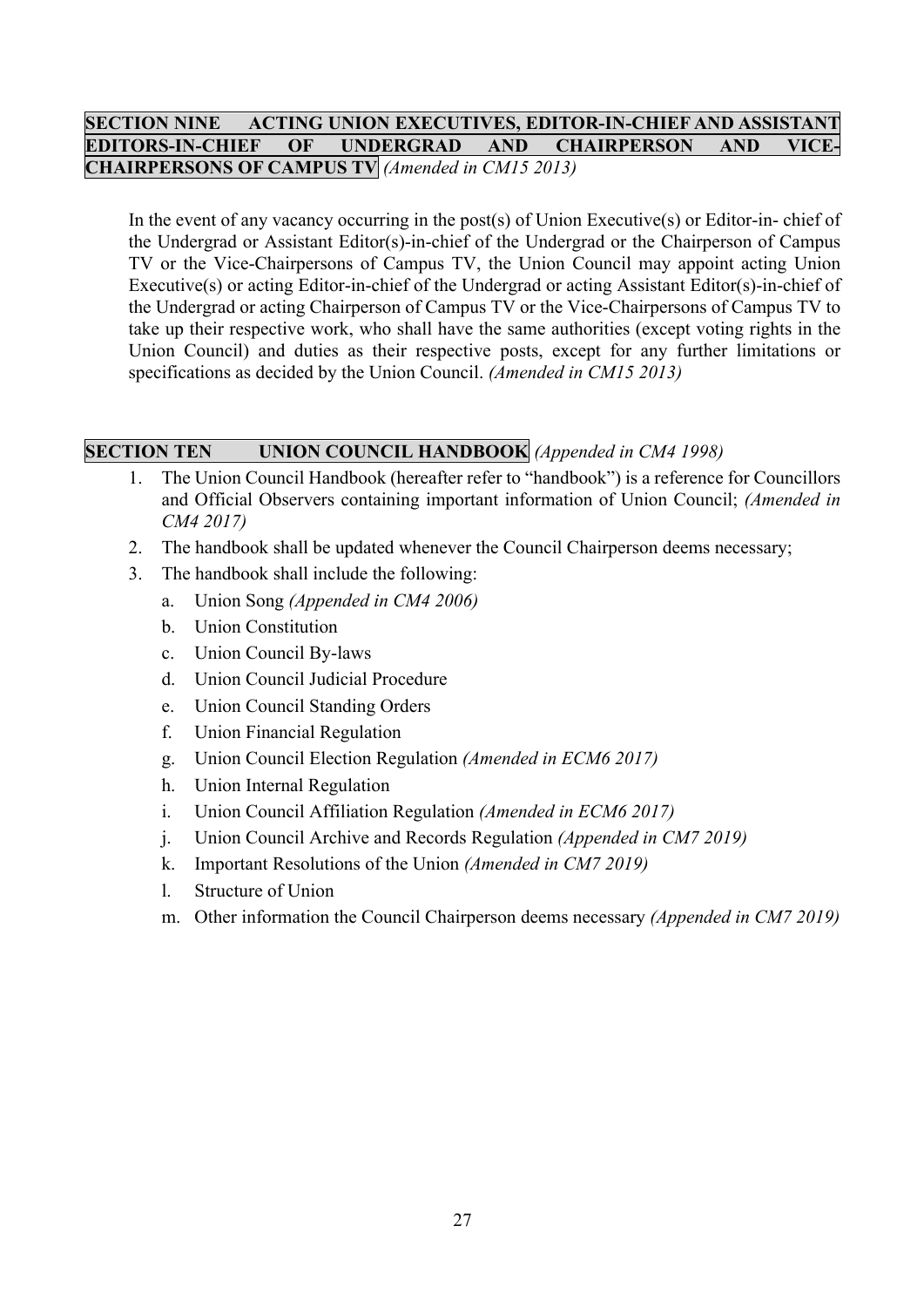## **SECTION ELEVEN REGULATION ON STUDENT BODIES HOLDING THE GENERAL POLLING, THE ELECTION AND THE GENERAL MEETING** *(Appended in CM3 1999)*

**I. DEFINITIONS** *(Appended in CM6 2019)*

In this Section, "Respective Council" shall mean

Respective Faculty Society Councils for Academic Societies;

Sports Council for Sports Clubs;

Cultural Council for Cultural Clubs;

Independent Clubs Association Council for Independent Clubs; and

Union Council for other Student Bodies.

## **II. LIST OF VOTING MEMBERS** *(Amended in ECM6 2017)*

- 1. Before holding any General Polling, Election or General Meeting, a List of Voting Members of the sub-organization shall be submitted to the Returning Officer(s) before the event;
- 2. The Returning Officer(s) should collect the List of Voting Members and keep it as the official document of the General Polling, the Election or the General Meeting.

## **III. RETURNING OFFICERS** *(Amended in CM6 2019)*

- 1. Returning Officers
	- a. There must be at least one Returning Officer for any General Polling, Election or General Meeting held by Student Bodies. The absence of a Returning Officer shall make the event invalid;
	- b. All powers of for any General Polling, Election or General Meeting as provided in the constitutions of the Student Bodies are delegable only if specified in the constitution. There must be at least one Returning Officer on occasions assuming powers of any General Polling, Election or General Meeting unless such occasion is a Union Council Meeting; *(Appended in CM9 2018)*
- 2. Appointment
	- a. The Returning Officer shall be a Union Councillor and be appointed by the Council Chairperson; (This applies to Hall Students' Associations, Faculty Societies, Sports Council, Cultural Council, Independent Clubs Association Council where applicable) *(Amended in CM6 2019)*
	- b. A Returning Officer shall be appointed based on the following criteria: *(Amended in CM4 2017)*
		- i. the Returning Officer shall not have any conflict of interest in that Student Body;
		- ii. the Returning Officer has the ability to supervise and assist that Student Body to exercise its respective constitution, the constitution of the Union, the By-laws of the Union Council and all relevant regulations.
	- c. *(Repealed in CM7 2019)*
- 3. Responsibilities
	- a. Returning Officers shall be representatives of their Respective Councils with the following responsibilities: *(Appended in CM6 2019)*
		- i. To monitor the operation of the General Polling, Election or General Meeting;
		- ii. To ensure that the occasion is conducted in a fair manner;
		- iii. To ensure that all relevant regulations are followed;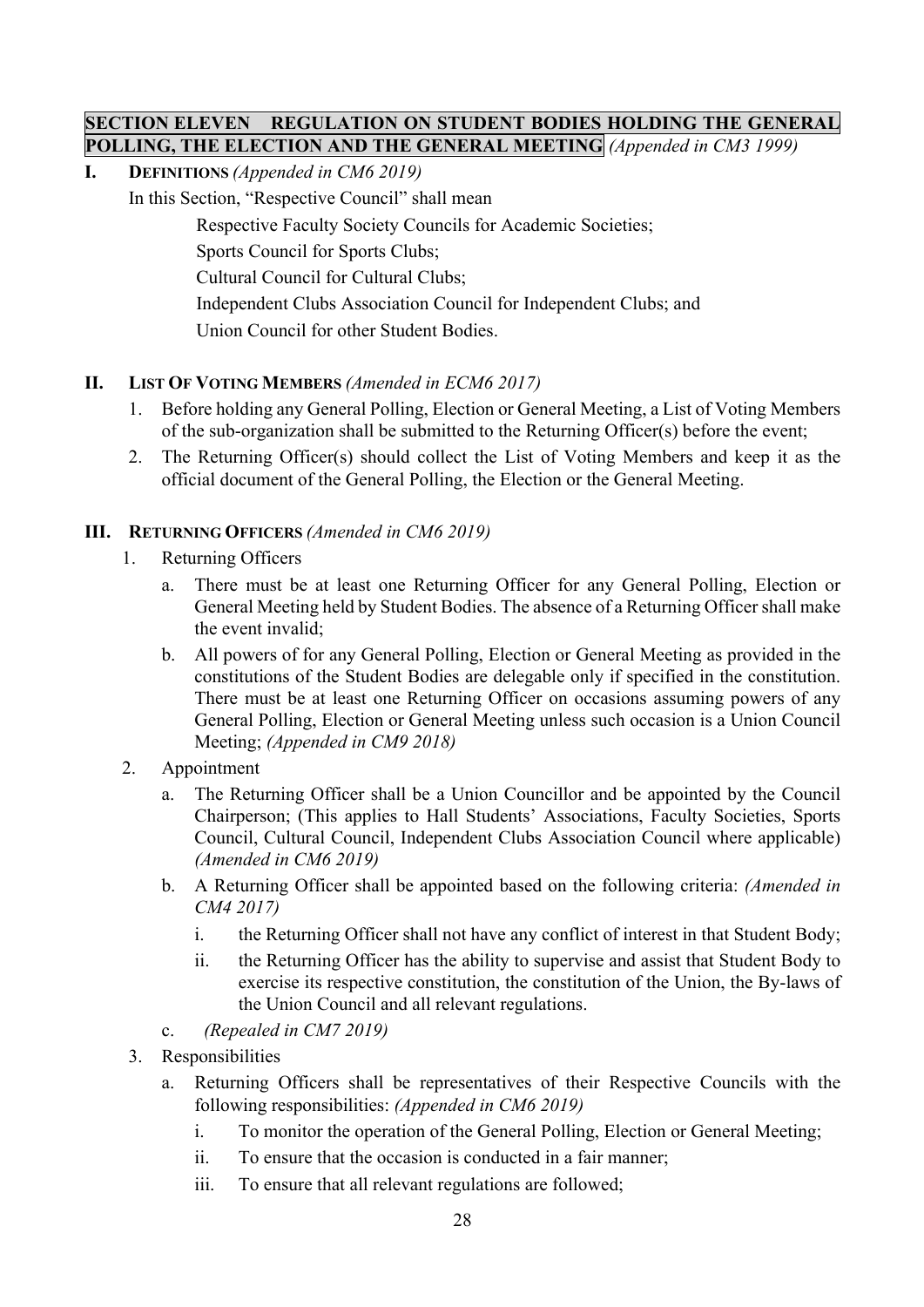- iv. To certify and take responsibility for the result of the occasion;
- v. To keep a copy of all relevant documents.
- b. The Returning Officer shall not participate in that discussion, shall not be counted in the quorum and shall not vote;
- c. For a General Polling or Election, the Returning Officer shall inspect the ballot box(es) before the operation of polling station(s) and sign on the seal of the ballot box(es) after the closing time of polling. He/she shall also keep the key of the ballot box(es), monitor the vote counting and inspect on any questionable vote(s) of the event; *(Appended in ECM6 2017, Amended in CM6 2019)*
- 4. Certification
	- a. The Returning Officer shall show his/her consent by signing on the minutes, vote counting result, and the official result of the General Polling, Election or General Meeting to confirm the validity of the result. If the Returning Officer refuses to show his/her consent, he/she shall report to the chairperson of the Respective Councils no later than 24 hours after the refusal. *(Appended in ECM6 2017, Amended in CM6 2019)*
	- b. The Council Chairperson shall take appropriate action(s) he/she deems fit, which may include referring the case to Respective Councils or election commission (or equivalent), the Union Council or Council Committee.
	- c. The final decision shall rest with the Union Council.
- *5. (Repealed in CM6 2019)*
- 6. In case of conflicts with the articles in the constitution or regulations of the Union suborganization with this Section, the By-laws shall prevail. *(Appended in ECM6 2017, Amended in CM6 2019)*

## **IV. QUORUM OF THE GENERAL MEETING**

- 1. The Standing Orders of the Union Council (Section C and Section N) shall be applicable; *(Amended in CM4 2017)*
- 2. The quorum must be present in the whole meeting;
- 3. All members of the meeting and the Returning Officer shall have the right to raise the fact that the quorum may not be present. The Chairperson of the meeting then shall count the quorum and declare whether a quorum is present or not.

## **V. CHAIRPERSON AND HONORARY SECRETARY OF GENERAL MEETING** *(Appended 2003)*

- 1. Chairperson and Honorary Secretary of the General Meeting shall be appointed after the convener call to order and declare the opening of meeting, regardless whether such agendum is put on the agenda or not.
- 2. Chairperson and Honorary Secretary shall act in accordance, and ensure the meeting is conducted in accordance with standing order, as stated in Section N of Standing Orders of Union. Violation of Standing Orders shall render enforcement of Section O of Standing Orders. *(Amended in CM4 2017)*

## **VI. INABILITY TO CONVENE GENERAL MEETINGS OF STUDENT BODIES** *(Appended in ECM16 2003)*

1. Full members of Student Bodies may petition the Council Business Committee through the Council Chairperson for an Extraordinary General Meeting according to this section. *(Appended in CM7 2019)*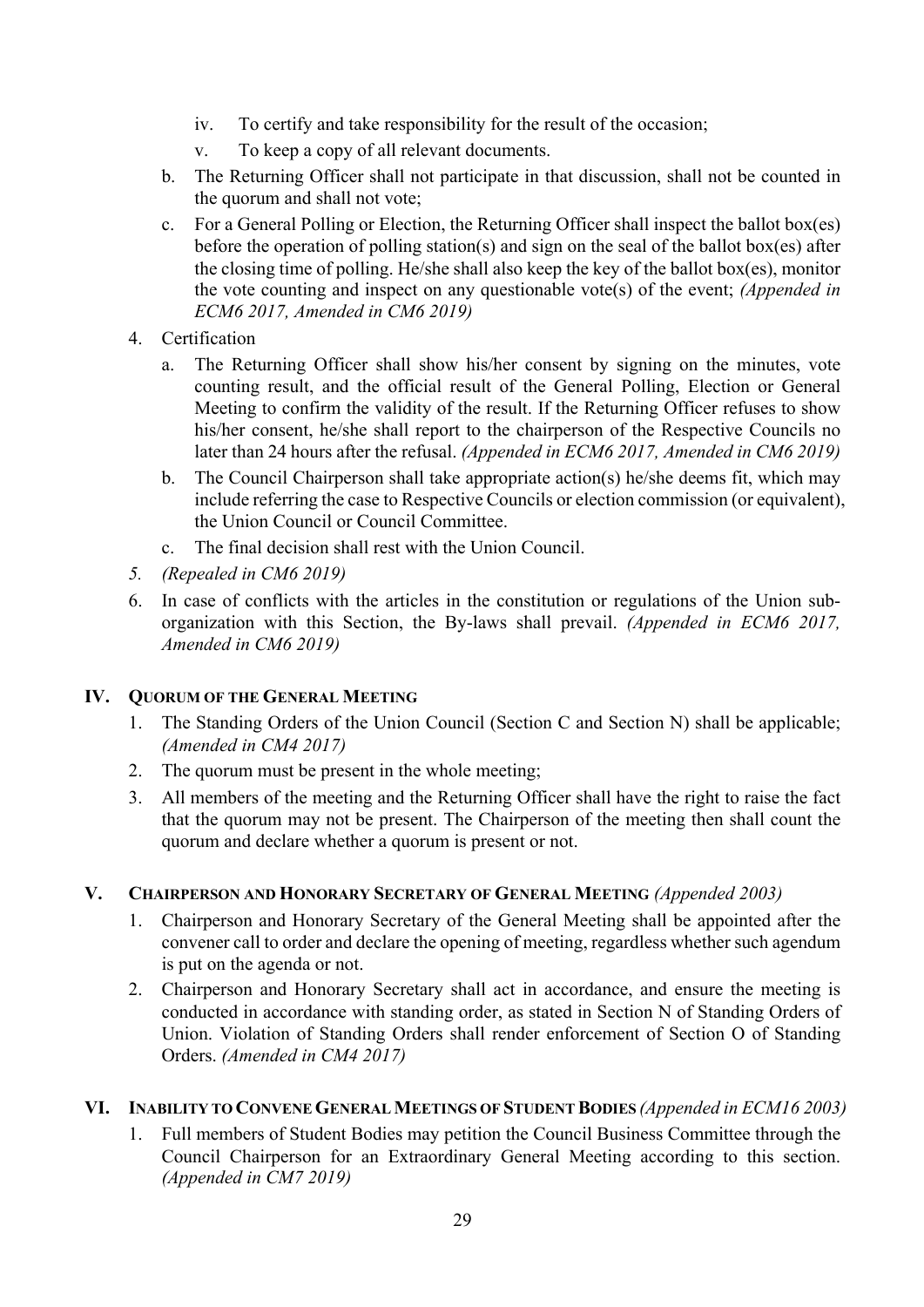- 2. The Council Chairperson, or a member of the Council Business Committee appointed by the Council Chairperson, shall convene an Extraordinary General Meeting (or equivalent, if any) of a Student Body if
	- a. the Council Business Committee receives a valid requisition or petition from
		- i. full members of the Student Body, the number of signatories exceeding the number required to convene an Extraordinary General Meeting as specified in the constitution concerned; or
		- ii. a quarter of the quorum of an Extraordinary General Meeting, as stated in the constitution concerned, in case (a)(i) is not applicable;
	- b. the Student Body is unable to convene an Extraordinary General Meeting by itself or the Student Body refuses to convene an Extraordinary General Meeting despite receiving a valid requisition or petition;
	- c. in case of indirectly affiliated Student Bodies, the Respective Council refuses or is unable to convene such Extraordinary general meeting; and
	- d. the Committee deems it appropriate to convene such Extraordinary general meeting. *(Amended in CM7 2019)*
- 3. The Council Chairperson, or member of the Council Business Committee, convening a General Meeting shall only chair the agendum for appointment of a Chairperson of the meeting. He/She shall observe all rules and regulations of the respective sub-organization as if he/she were the person in authority to convene the Extraordinary General Meeting as stated in the constitution concerned. He/She shall then act as a Returning Officer of the Extraordinary General Meeting. *(Amended in CM7 2019)*
- 4. The Returning Officers shall be the Council Chairperson or the member convening the Meeting, and *(Appended in CM7 2019)*
	- a. For directly affiliated Student Bodies, Union Councillors appointed by the Council Chairperson with the consent of the Council Business Committee, if necessary.
	- b. For indirectly affiliated Student Bodies, other returning officers as required by, and appointed according to the regulations of the Respective Council.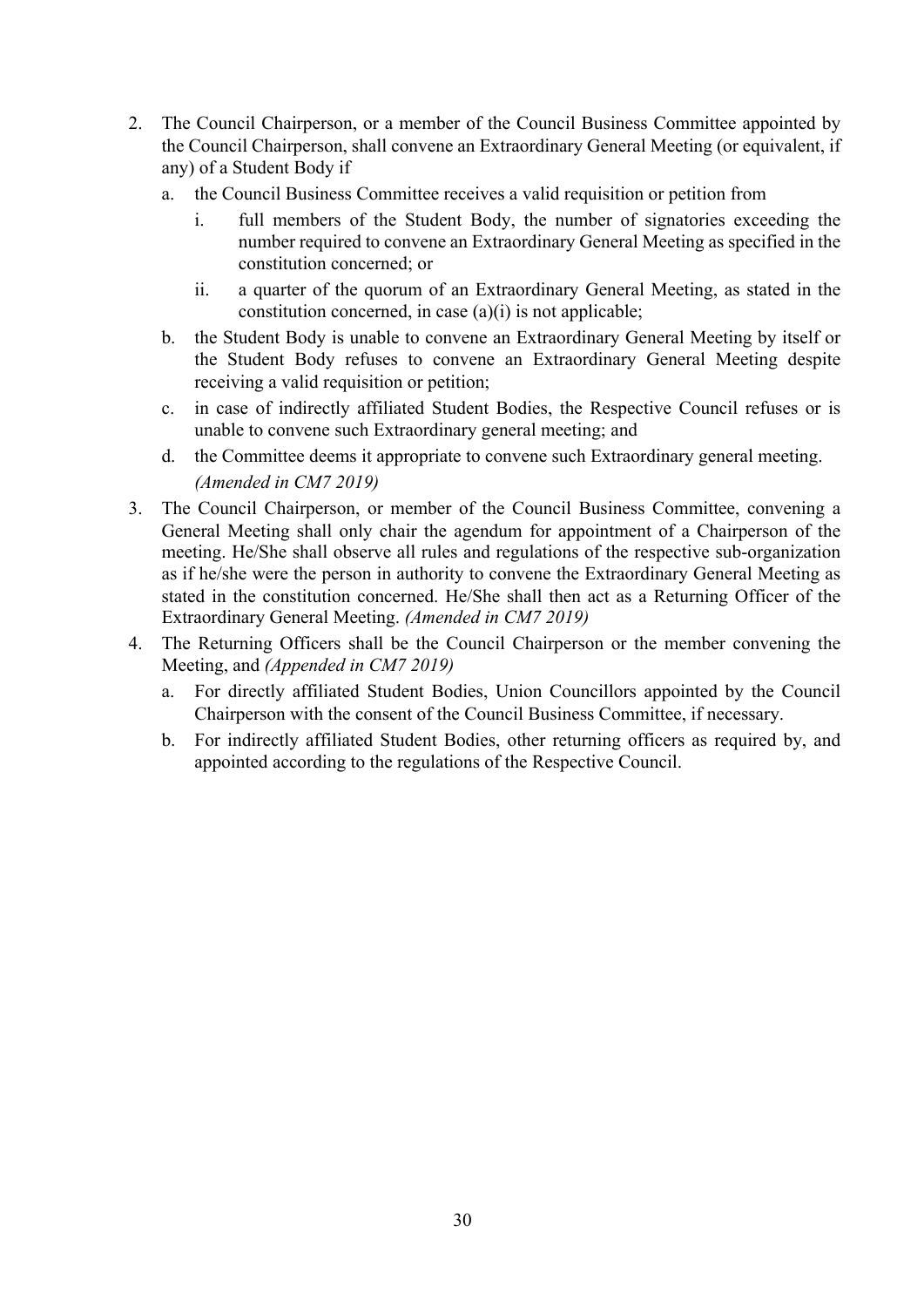# **APPENDIX** *(Amended in CM6 2019)*

|                  | <b>ABBREVIATIONS AND ORDER OF PRECEDENCE OF THE UNION COUNCIL</b> |
|------------------|-------------------------------------------------------------------|
| CC               | Chairperson of the Union Council                                  |
| <b>HS</b>        | Honorary Secretary of the Union Council                           |
| AAR              | Arts Association, Representative of                               |
| <b>AS</b>        | <b>Administrative Secretary</b>                                   |
| <b>ASR</b>       | Architectural Society, Representative of                          |
| <b>BEAR</b>      | Business and Economics Association, Representative of             |
| CAP              | President of Cultural Association                                 |
| CAS              | <b>Current Affairs Secretary</b>                                  |
| <b>CTVC</b>      | Chairperson of Campus TV                                          |
| <b>DSR</b>       | Dental Society, Representative of                                 |
| EAS1             | External Affairs Secretary I                                      |
| EAS <sub>2</sub> | External Affairs Secretary II                                     |
| ECU              | Editor-in-chief of Undergrad                                      |
| <b>EDSR</b>      | Education Society, Representative of                              |
| <b>ENSR</b>      | Engineering Society, Representative of                            |
| EVP              | Vice-President (External)                                         |
| <b>FS</b>        | <b>Financial Secretary</b>                                        |
| <b>GS</b>        | <b>General Secretary</b>                                          |
| <b>HHR</b>       | Hornell Hall Students' Association, Representative of             |
| <b>ICAP</b>      | President of Independent Clubs Association                        |
| <b>IVP</b>       | Vice-President (Internal)                                         |
| LAR              | Law Association, Representative of                                |
| <b>LCHHR</b>     | Lee Chi Hung Hall Students' Association, Representative of        |
| <b>LHHR</b>      | Lee Hysan Hall Students' Association, Representative of           |
| <b>LHTHR</b>     | Lady Ho Tung Hall Students' Association, Representative of        |
| <b>LSKHR</b>     | Lee Shau Kee Hall Students' Association, Representative of        |
| <b>MHR</b>       | Morrison Hall Students' Association, Representative of            |
| <b>MSR</b>       | Medical Society, Representative of                                |
| $\mathbf{P}$     | President                                                         |
| PC1              | Popularly Elected Union Councillor I                              |
| PC <sub>2</sub>  | Popularly Elected Union Councillor II                             |
| PC <sub>3</sub>  | Popularly Elected Union Councillor III                            |
| PC4              | Popularly Elected Union Councillor IV                             |
| PC5              | Popularly Elected Union Councillor V                              |
| PC <sub>6</sub>  | Popularly Elected Union Councillor VI                             |
| PC7              | Popularly Elected Union Councillor VII                            |
| PC <sub>8</sub>  | Popularly Elected Union Councillor VIII                           |
| PC <sub>9</sub>  | Popularly Elected Union Councillor IX                             |